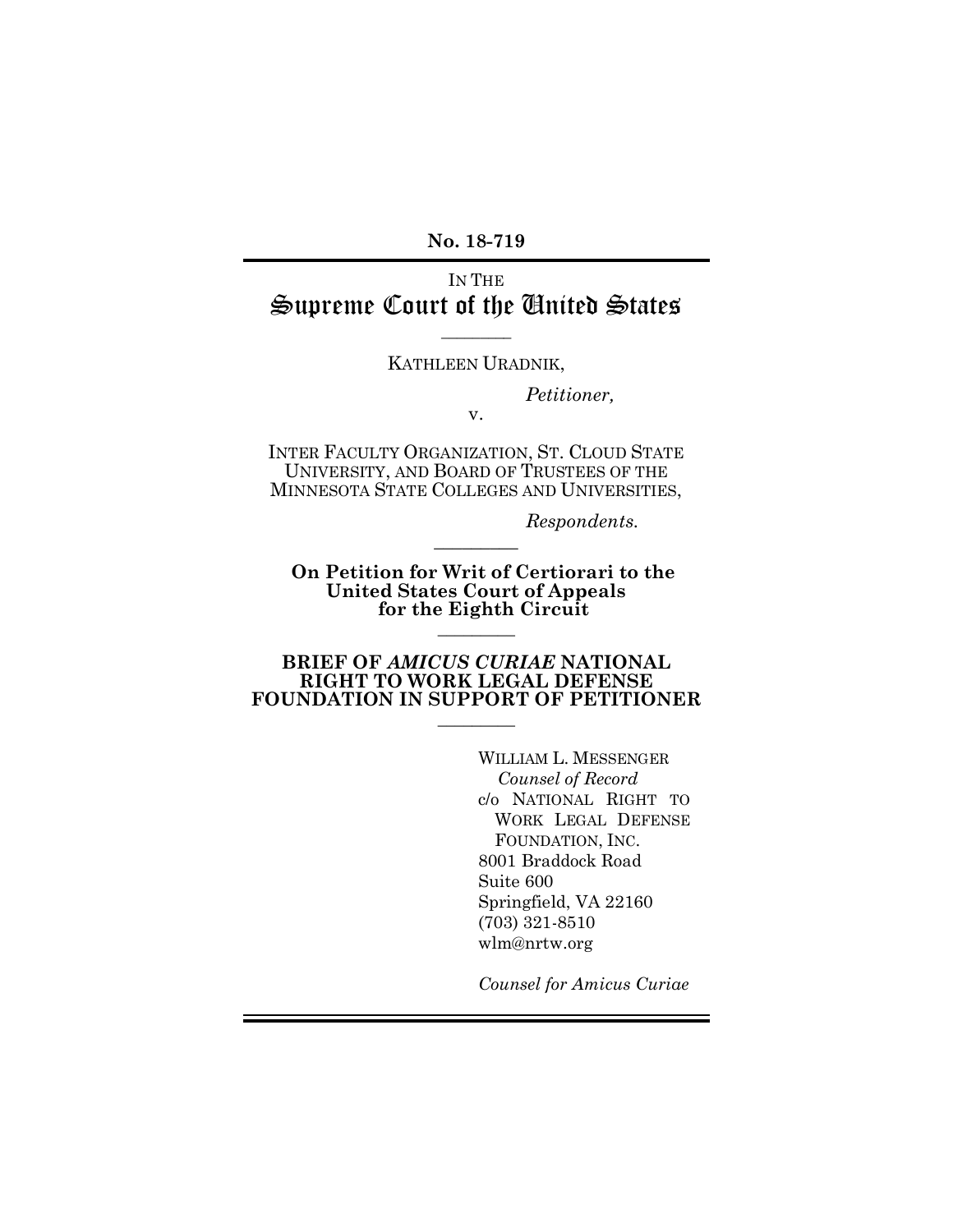#### **QUESTION PRESENTED**

Three times in recent years, this Court has recognized that schemes compelling public-sector employees to associate with labor unions impose a "significant impingement" on those employees' First Amendment rights. *Knox v. SEIU, Local 1000*, 567 U.S. 298, 310–11 (2012); *Harris v. Quinn*, 134 S. Ct. 2618, 2639 (2014); *Janus v. AFSCME Council 31*, 138 S. Ct. 2448, 2483 (2018). The most recent of those decisions, *Janus*, likewise recognized that a state's appointment of a labor union to speak for its employees as their exclusive representative was "itself a significant impingement on associational freedoms that would not be tolerated in other contexts." 138 S. Ct. at 2478. The lower courts, however, have refused to subject exclusive representation schemes to any degree of constitutional scrutiny, on the mistaken view that this Court approved such arrangements in *Minnesota State Board for Community Colleges v. Knight*, 465 U.S. 271 (1984). The question presented is therefore:

Whether it violates the First Amendment to appoint a labor union to represent and speak for publicsector employees who have declined to join the union.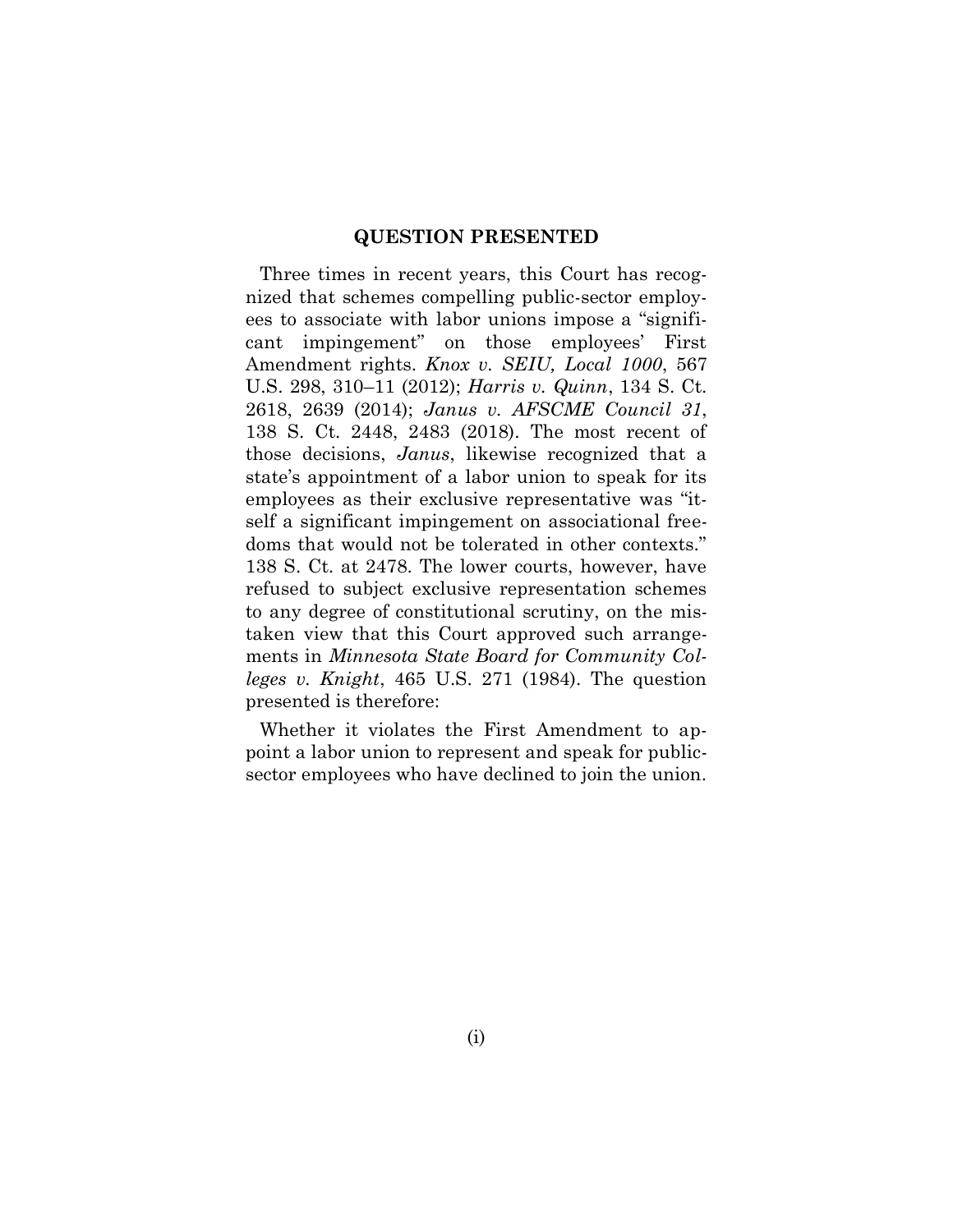### **TABLE OF CONTENTS**

Page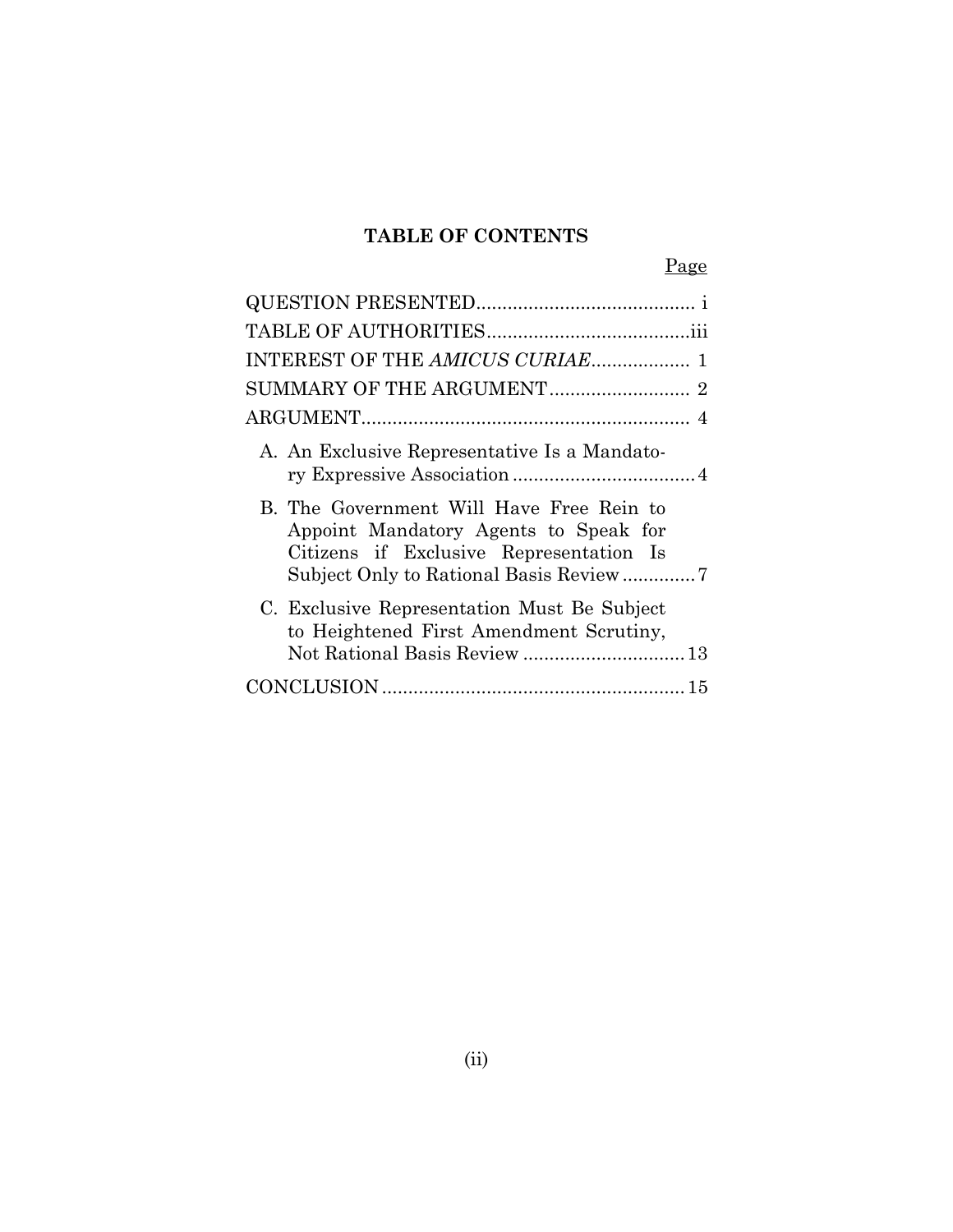### **TABLE OF AUTHORITIES**

| <b>CASES</b><br>Page(s)                                                 |
|-------------------------------------------------------------------------|
| 14 Penn Plaza LLC v. Pyett,                                             |
| ALPA v. O'Neill,                                                        |
| Am. Commc'ns Ass'n v. Douds,                                            |
| Bierman v. Dayton,<br>900 F.3d 570 (8th Cir. 2018) 1, 2, 7              |
| Boy Scouts of Am. v. Dale,                                              |
| Citizens Against Rent Control v. City of Berkeley,                      |
| City of Madison, Joint Sch. Dist. v. Wis. Emp't<br>Relations Comm'n,    |
| D'Agostino v. Baker,                                                    |
| Ford Motor Co. v. Huffman,                                              |
| Harris v. Quinn,<br>U.S. __, 134 S. Ct. 2618 (2014) passim              |
| Hill v. SEIU,                                                           |
| Janus v. AFSCME, Council 31,<br>_U.S. _ , 138 S. Ct. 2448 (2018) passim |

### (iii)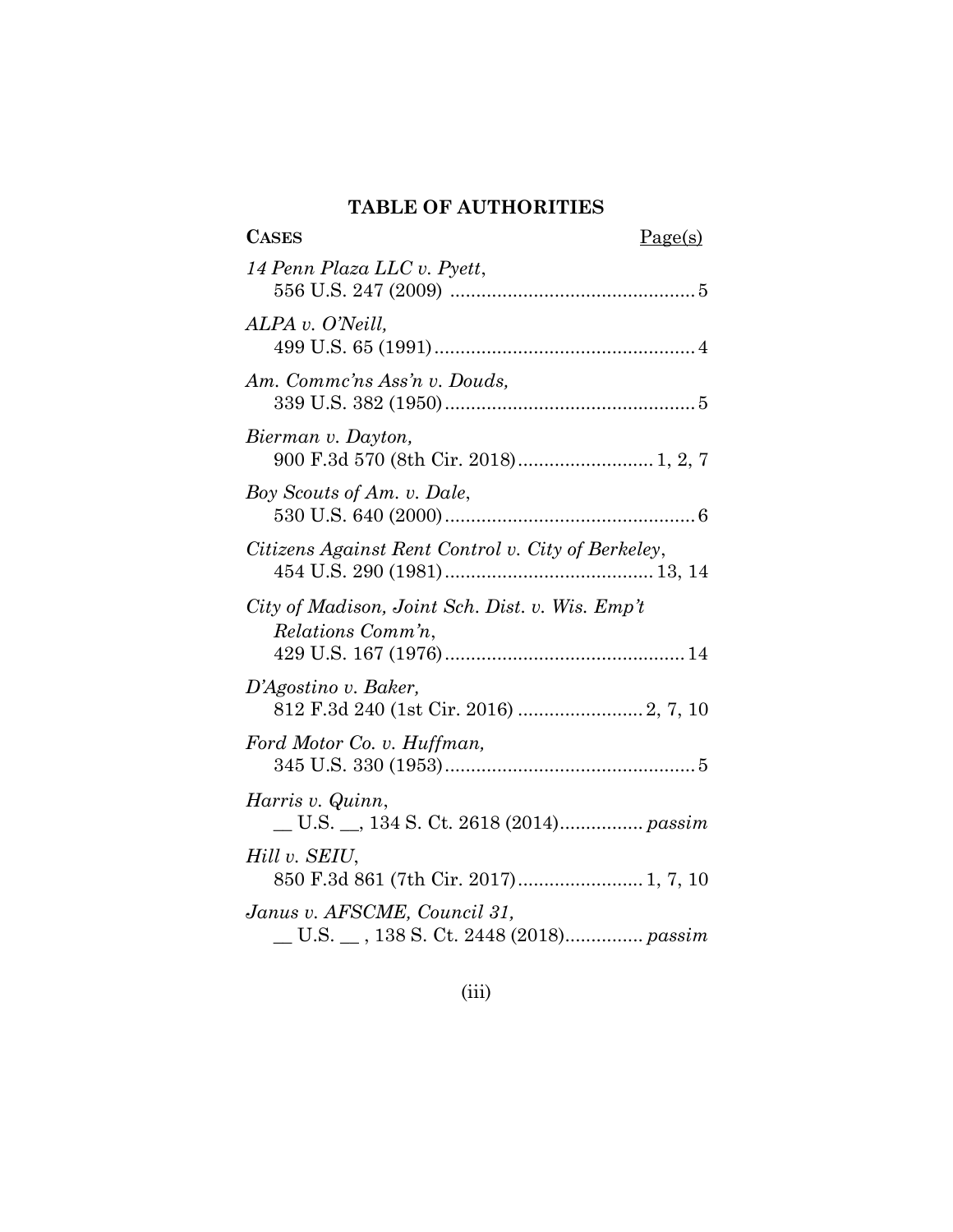## **TABLE OF AUTHORITIES—Continued**

| Jarvis v. Cuomo,<br>660 F. App'x 72 (2d Cir. 2016) 2, 7, 10, 12 |
|-----------------------------------------------------------------|
| Knox v. SEIU, Local 1000,                                       |
| Lathrop v. Donohue,                                             |
| Meyer v. Grant,                                                 |
| Minn. State Bd. for Cmty. Colls. v. Knight,                     |
| Mulhall v. Unite Here Local 355,                                |
| NLRB v. Allis-Chalmers Mfg. Co.,                                |
| Parrish v. Dayton,                                              |
| Riley v. Nat'l Fed'n of the Blind,                              |
| Roberts v. U.S. Jaycees,                                        |
| Rutan v. Republican Party,                                      |

iv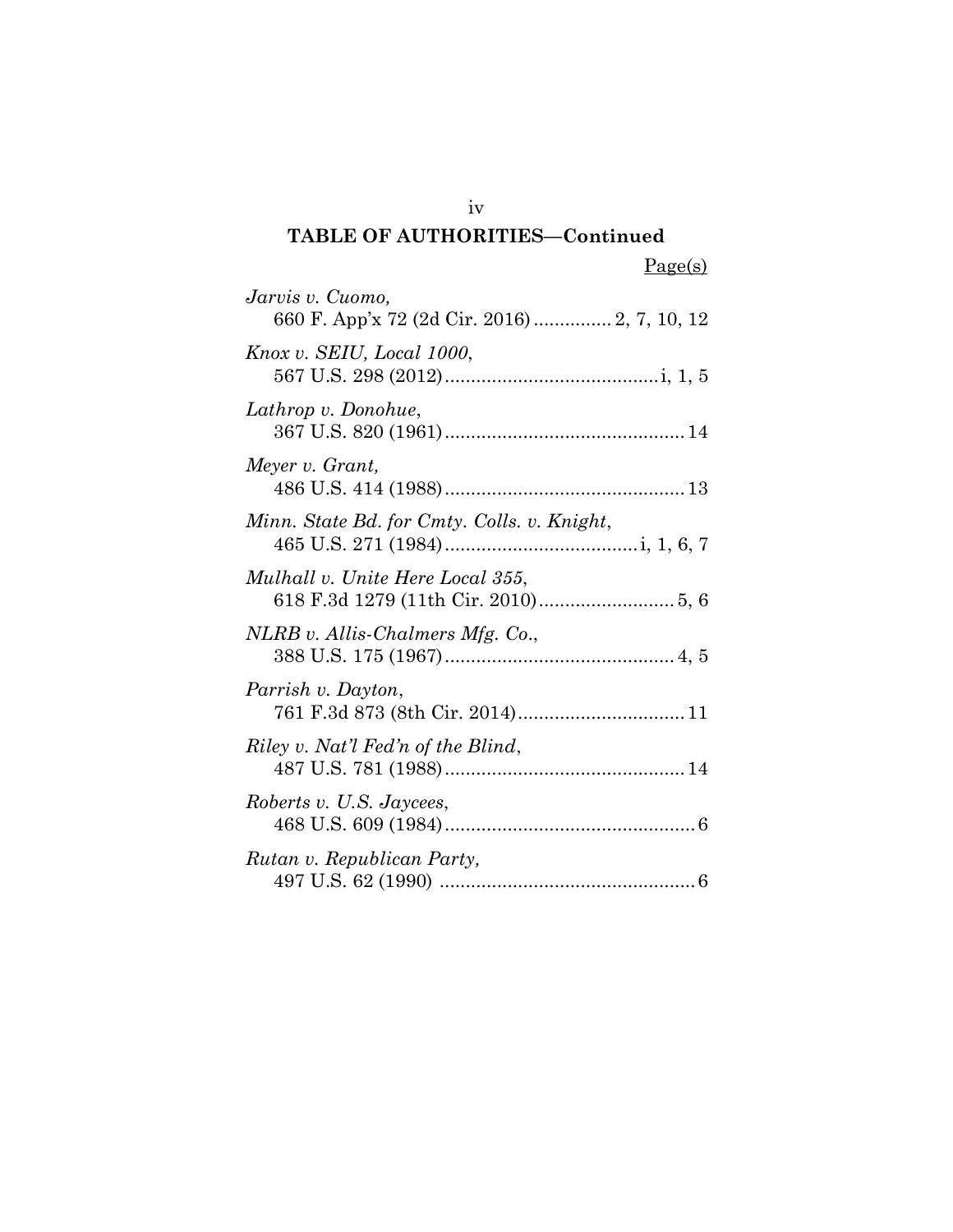### v **TABLE OF AUTHORITIES—Continued**

| Teamsters, Local 391 v. Terry,                                                              |
|---------------------------------------------------------------------------------------------|
| Vaca v. Sipes,                                                                              |
| <b>CONSTITUTION</b>                                                                         |
| U.S. Const.                                                                                 |
| STATUTES                                                                                    |
|                                                                                             |
| <b>State Statutes</b>                                                                       |
| Cal. Welf. & Inst. Code $\S 12301.6(c)(1)$<br>(West, Westlaw through Ch. 106)               |
| Conn. Gen. Stat. § 17b-705 (West,<br>Westlaw through 2018 Feb. Reg. Sess.)10                |
| Conn. Gen. Stat. $\S 17b-706b$ (West,<br>Westlaw through 2018 Feb. Reg. Sess.) 8            |
| 5 Ill. Comp. Stat. 315/3(n) (2016) (West, Westlaw                                           |
| Mass. Gen. Laws ch. 15D, § 17 (West, Westlaw<br>through Ch. 9 of 2017 1st Annual Sess.)  10 |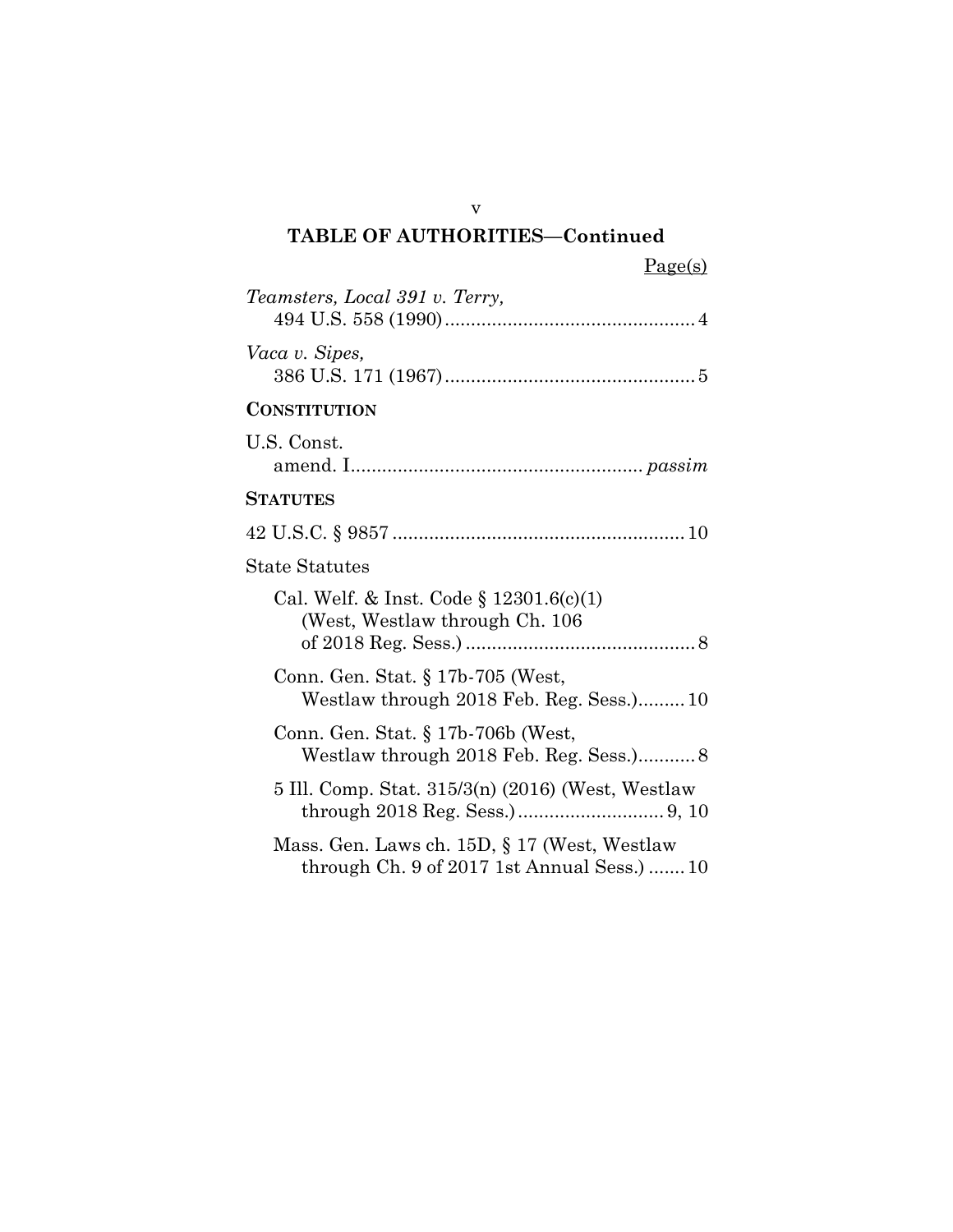# **TABLE OF AUTHORITIES—Continued**

# Page(s)

| Mass. Gen. Laws ch. 118E, § 73 (West,<br>Westlaw through Ch. 315 of 2018 2d         |
|-------------------------------------------------------------------------------------|
| Md. Code Ann., Educ. § 9.5-705 (West,<br>Westlaw through 2018 Reg. Sess.) 10        |
| Md. Code Ann., Health-Gen. § 15-901 (West,                                          |
| Me. Rev. Stat. Ann. tit. 22, § 8308(2)(C)                                           |
| Minn. Stat. § 179A.52 (West, Westlaw                                                |
| Minn. Stat. § 179A.54 (West, Westlaw                                                |
| Mo. Rev. Stat. § 208.862(3) (West, Westlaw                                          |
| N.M. Stat. Ann. § 50-4-33 (West, Westlaw<br>through 2d Reg. Sess., 53rd Legis.)  11 |
| N.Y. Lab. Law § 695-a et seq. (West, Westlaw                                        |
| Or. Rev. Stat. § 329A.430 (West, Westlaw                                            |
| Or. Rev. Stat. $\S$ 410.612 (West, Westlaw                                          |

vi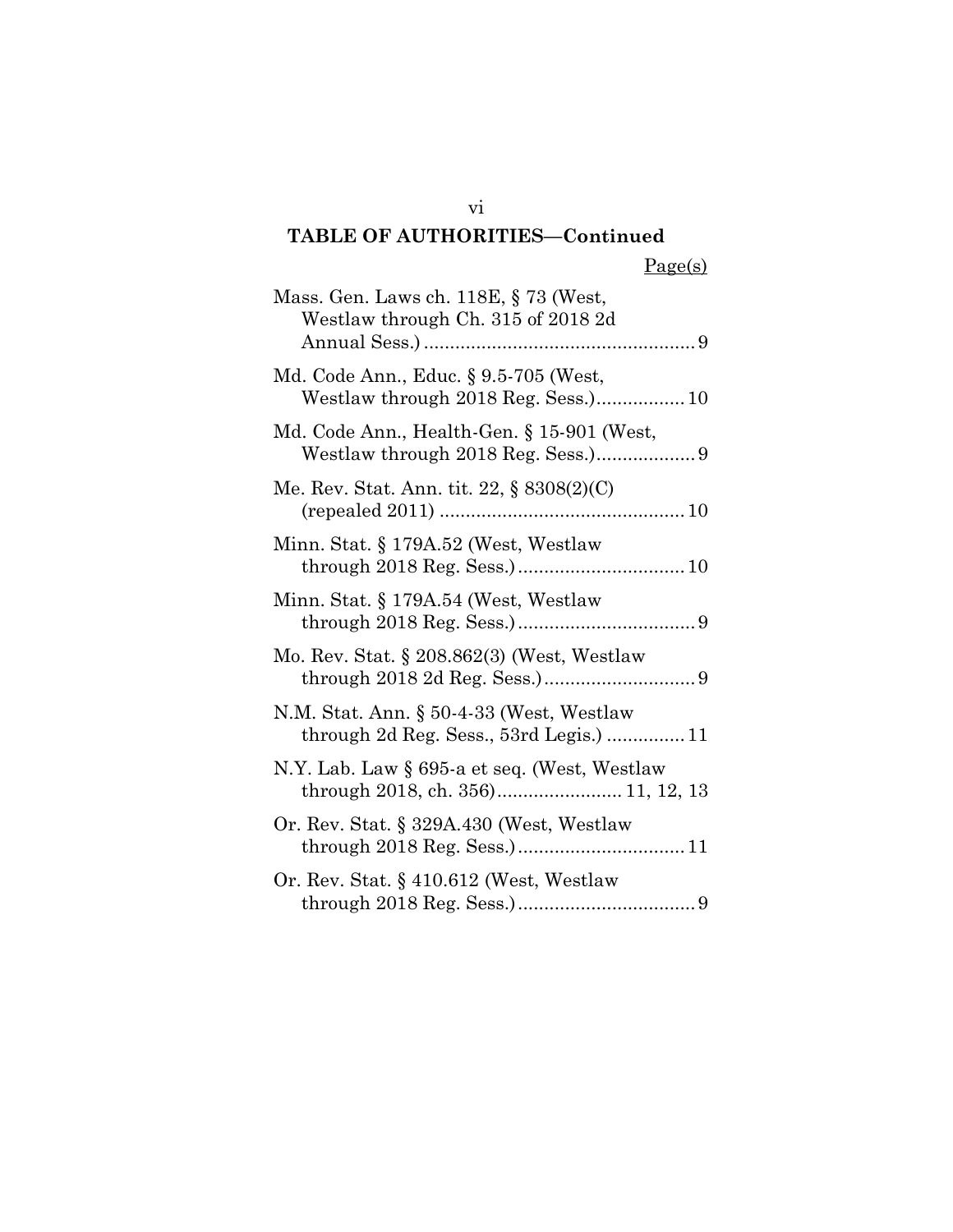# **TABLE OF AUTHORITIES—Continued**

| Or. Rev. Stat. § 443.733 (West, Westlaw                                                 |
|-----------------------------------------------------------------------------------------|
| R.I. Gen. Laws $\S$ 40-6.6-1 et seq. (West,<br>Westlaw through Ch. 353 of Jan. 2018) 11 |
| Vt. Stat. Ann. tit. 21, § 1640(c) (West,<br>Westlaw through Law 2017-18 Sess.)9         |
| Wash. Rev. Code § 41.56.028 (West,<br>Westlaw through Ch. 129 of 2018                   |
| Wash. Rev. Code § 41.56.029 (West,<br>Westlaw through Ch. 129 of 2018<br>$Reg. Sess.$ ) |
| Wash. Rev. Code § 74.39A.270 (West,<br>Westlaw through Ch. 129 of 2018                  |
| Legislative Materials, Orders & Rules                                                   |
| State Legislative Acts                                                                  |
| Ohio H.B. 1, § 741.01-.06 (July 17, 2009)                                               |
| Exec. Budget Act, 2009 Wis. Act 28, § 2216j<br>(repealed $2011$ )                       |
| Exec. Budget Act, 2009 Wis. Act 28, § 2241                                              |

vii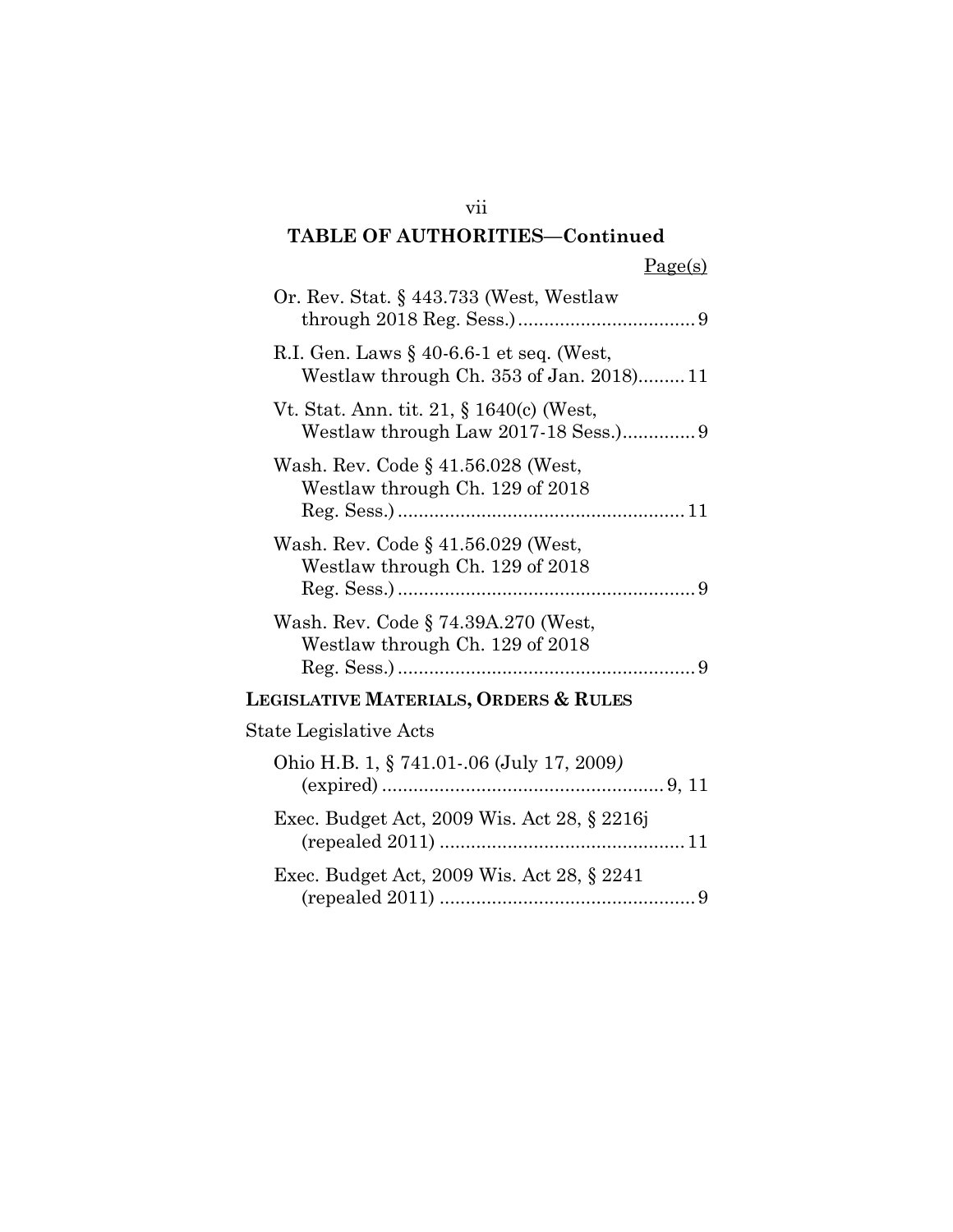### viii

# **TABLE OF AUTHORITIES—Continued**

Page(s)

State Executive Orders

| Iowa Exec. Order No. 45 (Jan. 16, 2006)                                                                                               |  |
|---------------------------------------------------------------------------------------------------------------------------------------|--|
| Kan. Exec. Order No. 07-21 (July 18, 2007)                                                                                            |  |
| N.J. Exec. Order No. 23 (Aug. 2, 2006)  11                                                                                            |  |
|                                                                                                                                       |  |
| Pa. Exec. Order No. 2007-06 (June 14, 2007)                                                                                           |  |
| Pa. Exec. Order No. 2015-05 (Feb. 27, 2015) 9                                                                                         |  |
|                                                                                                                                       |  |
| MISCELLANEOUS                                                                                                                         |  |
| Dep't of Health & Human Services, Under-<br>standing Medicaid Home and Community                                                      |  |
| Janet O'Keeffe et al., U.S. Dep't of Health &<br>Human Servs., Using Medicaid to Cover<br>Services for Elderly Persons in Residential |  |
| Interlocal Agreement between Mich. Dep't<br>of Human Servs. & Mott Cmty. Coll.                                                        |  |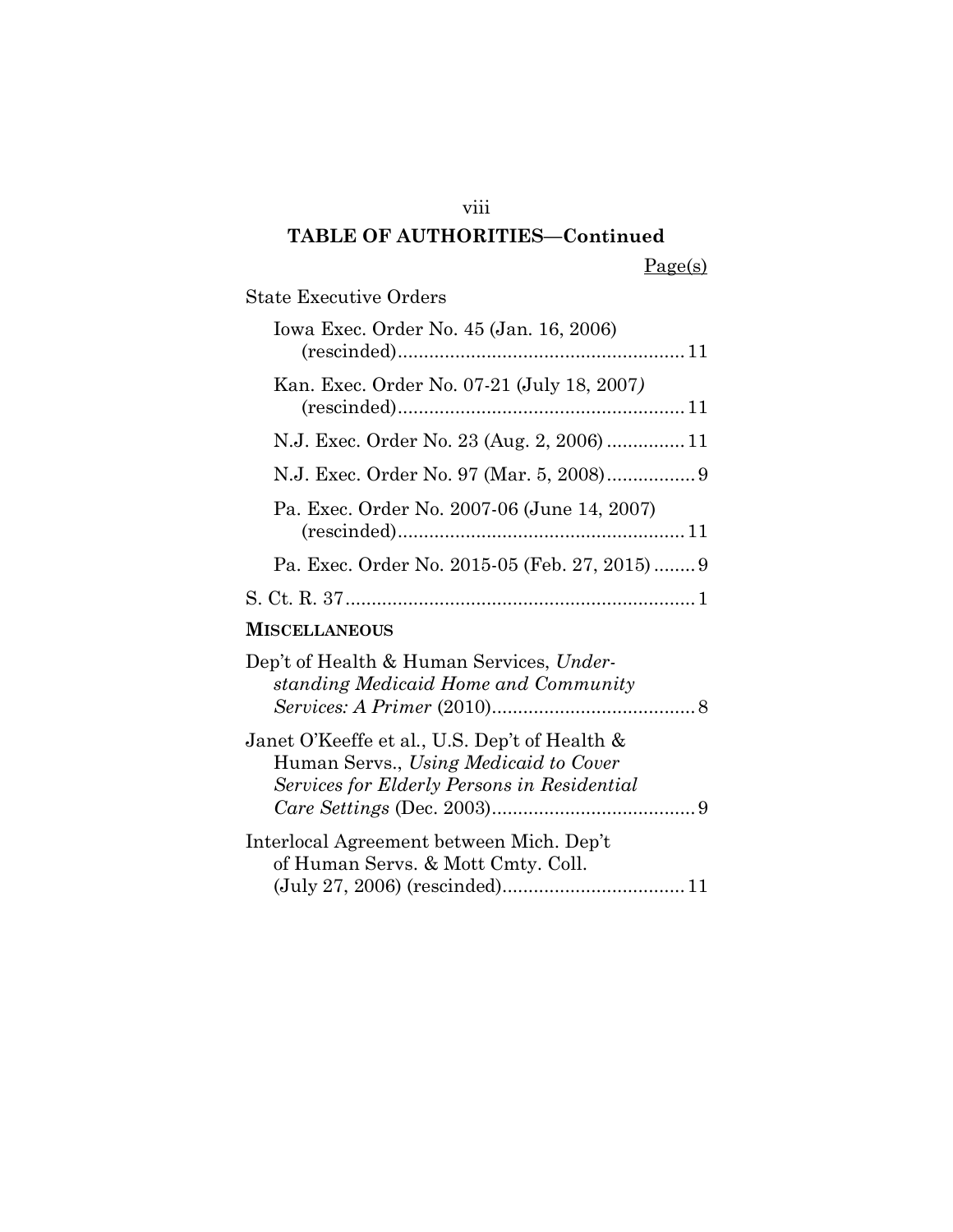# **TABLE OF AUTHORITIES—Continued**

| Interlocal Agreement between Mich. Dep't of<br>Cmty. Servs. & Tri-Cty. Aging Consortium                                                                                                                |
|--------------------------------------------------------------------------------------------------------------------------------------------------------------------------------------------------------|
| Maxford Nelsen, Getting Organized at Home:<br>Why Allowing States to Siphon Medicaid<br>Funds to Unions Harms Caregivers and<br>Compromises Program Integrity                                          |
| Pamela Doty et al., <i>In-Home Support Services</i><br>for the Elderly & Disabled: A Comparison of<br>Client-Directed and Professional Management<br><i>Models of Service Delivery 20, (U.S. Dep't</i> |
| Robert Wood Johnson Foundation, Developing<br>and Implementing Self-Direction Programs                                                                                                                 |
|                                                                                                                                                                                                        |
| U.S. Dep't of Labor, Bureau of Labor Statistics,                                                                                                                                                       |
| U.S. Gov't Accountability Office, GAO-04-786,<br>Child Care: State Efforts to Enforce Safety                                                                                                           |

ix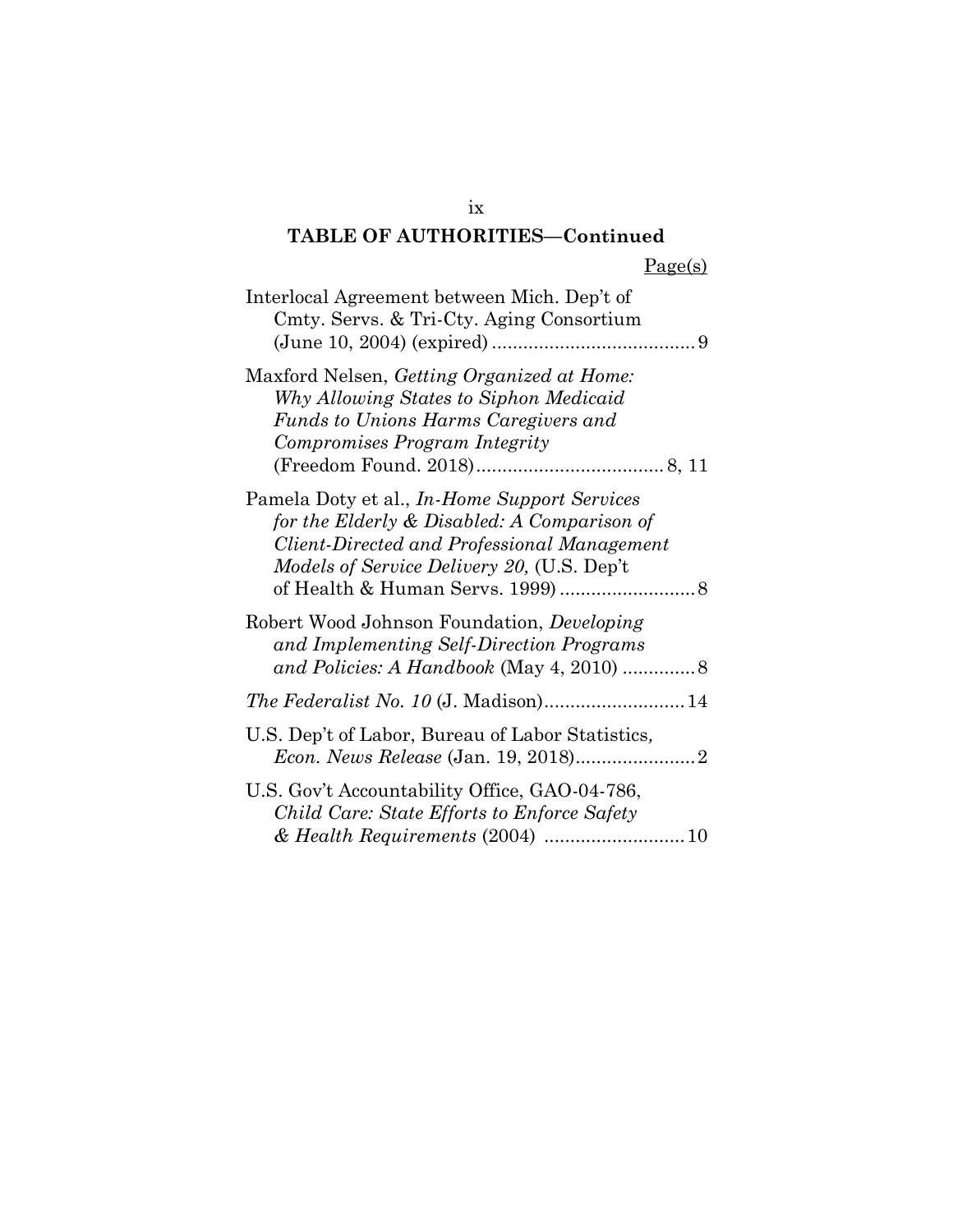#### **INTEREST OF THE AMICUS CURIAE<sup>1</sup>**

The National Right to Work Legal Defense Foundation, Inc. is a nonprofit organization that provides free legal aid to individuals whose rights are infringed upon by compulsory unionism. Since its founding in 1968, the Foundation has been the nation's leading litigation advocate against compulsory union fee requirements. Foundation attorneys have represented individuals in almost all of the compulsory union fee cases that have come before this Court. E.g., Janus v. AFSCME Council 31, 138 S. Ct. 2448 (2018); Harris v. Quinn, 134 S. Ct. 2618 (2014); Knox v. SEIU, Local 1000, 567 U.S. 298 (2012).

Foundation attorneys also represent or have represented independent Medicaid and childcare providers in cases challenging the constitutionality of the government imposing exclusive representatives on individuals who are not government employees. The lower courts, however, have so far rejected these challenges based on the misapprehension that *Minnesota State Board for Community Colleges v. Knight,* 465 U.S. 271 (1984) held exclusive representation is not subject to First Amendment scrutiny, but only rational basis review. *See Bierman v. Dayton*, 900 F.3d 570, 574 (8th Cir. 2018); *Hill v. SEIU*, 850 F.3d 861,

<sup>1</sup> Rule 37 statement: All parties received timely notice of intent to file this brief and have consented to the filing of this brief. The Petitioner and two Respondents filed a blanket consent letter with this Court on December 12, 2018, while the third Respondent (the Inter Faculty Organization) provided consent by a separate communication, which has been lodged with the Clerk. No party's counsel authored any part of the brief and no one other than amicus funded its preparation or filing.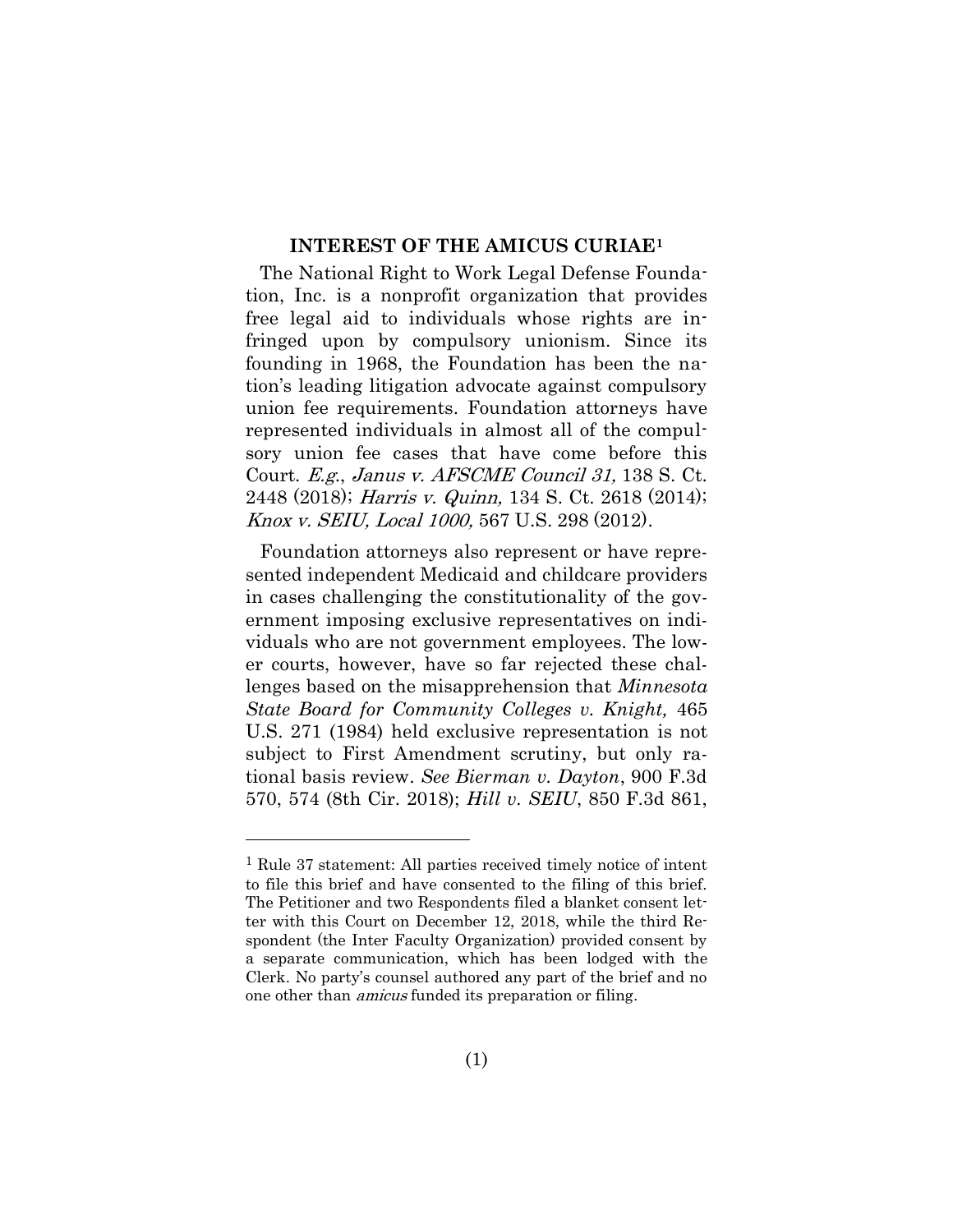864 (7th Cir. 2017); *D'Agostino v. Baker*, 812 F.3d 240, 242-43 (1st Cir. 2016); *Jarvis v. Cuomo*, 660 F. App'x 72 (2d Cir. 2016) (unpublished, per curiam order). The Eighth Circuit's opinion in *Bierman* was the basis for the adverse ruling against the Petitioner here, *see* Pet. 8-9, and is currently before this Court on a petition for certiorari, *Bierman v. Dayton*, No. 18-766 (U.S. Dec. 13, 2018).

#### **SUMMARY OF THE ARGUMENT**

This brief underscores why it is important that the Court clarify that the government must satisfy heightened First Amendment scrutiny, and not a mere rational basis review, to compel individuals to accept an exclusive representative for speaking with the government.

The impact that exclusive representation has on public employees' speech rights is readily apparent. In 2017, over 7.9 million public employees were required, as a condition of their employment, to accept a union as their representative for dealing with the government.<sup>2</sup> The Court recognized in *Janus* that, "[i]n addition to affecting how public money is spent, union speech in collective bargaining addresses many . . . important matters," such as "education, child welfare, healthcare, and minority rights, to name a few." 138 S. Ct. at 2476.

<sup>2</sup> U.S. Dep't of Labor, Bureau of Labor Statistics, *Econ. News Release*, tbl. 3 (Jan. 19, 2018) (https://www.bls.gov/news.release /union2.t03.htm).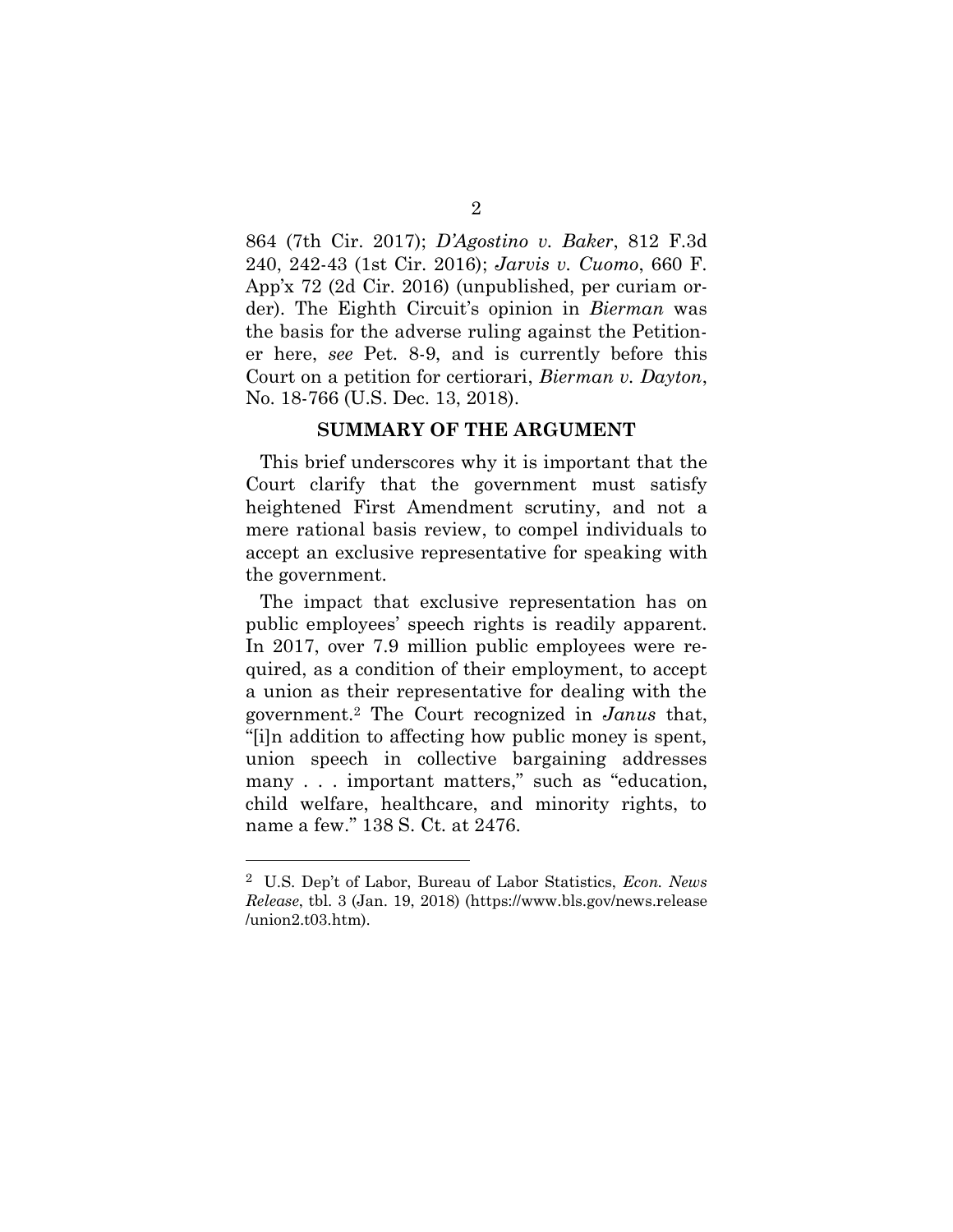The issue in this case, however, affects more than just public employees. Also at stake is whether there is any constitutional limit on the government's ability to dictate who speaks for individuals in their relations with the government. The lower courts have held that exclusive representation is subject only to *rational basis review*. *See* Pet.App. 6-7; *supra* at 1-2 (citing cases). That level of scrutiny gives government officials untrammeled authority to appoint exclusive representatives to speak for any profession, industry, or group of citizens with common interests.

The government will exercise that authority if it remains unchecked. Since the early 2000s, several states have extended exclusive representation beyond their employees to: (1) independent Medicaid providers, many of whom are parents who care for their own children in their own homes; (2) individuals who operate home-based childcare businesses, and (3) individuals who operate adult foster homes for persons with disabilities. This disturbing trend continues to grow.

The Court cannot permit the government to choose, on any rational basis, which organization speaks for individuals vis-à-vis the government. The First Amendment reserves this choice to each individual. It is therefore of the utmost importance that the Court hold that regimes of exclusive representation, like other mandatory expressive associations, are subject to heightened First Amendment scrutiny.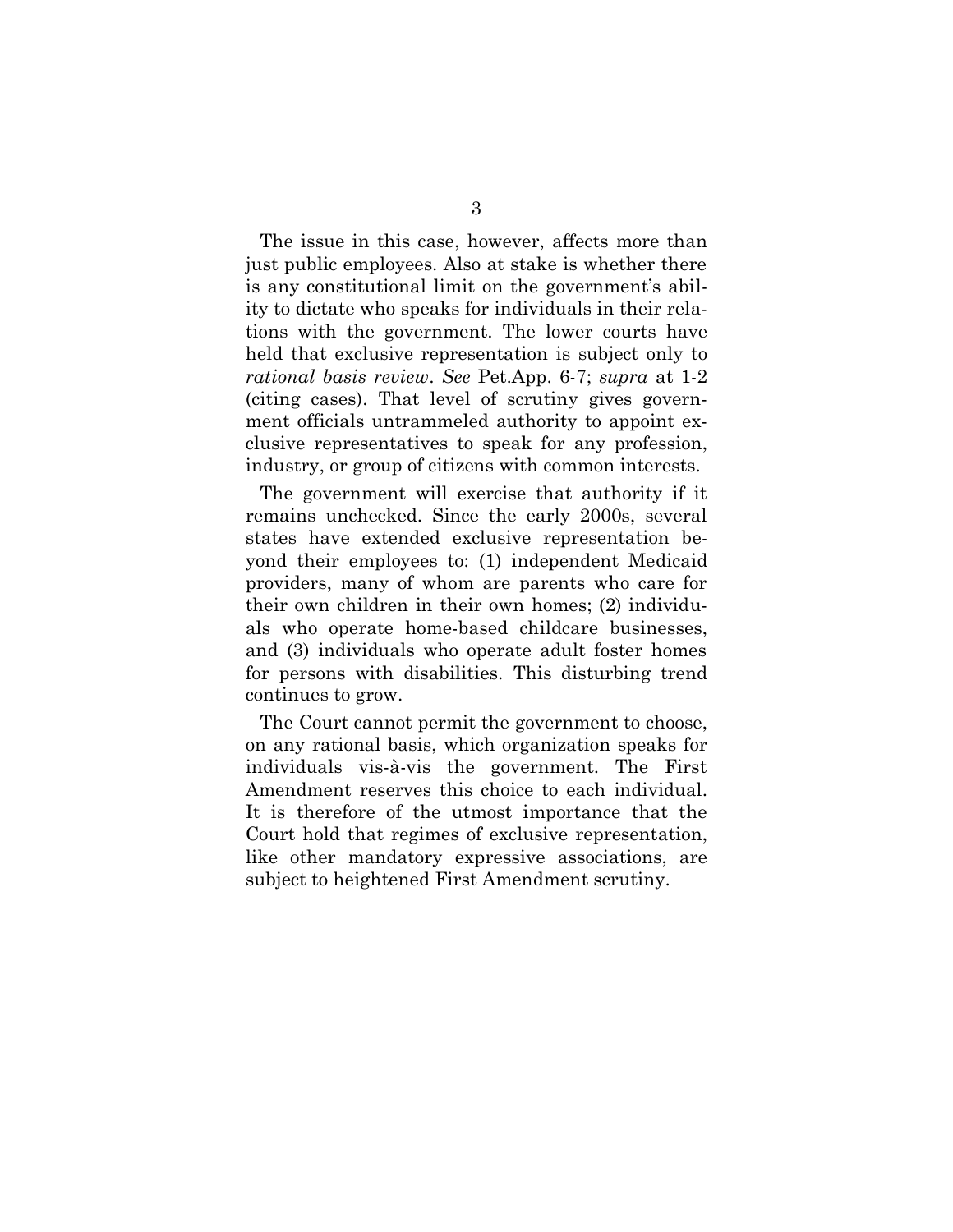#### **ARGUMENT**

#### **A. An Exclusive Representative Is a Mandatory Expressive Association.**

1. The Court held in *Janus* that "designating a union as the exclusive representative of nonmembers substantially restricts the nonmembers' rights," 138 S. Ct. at 2469, and inflicts a "significant impingement on associational freedoms," *id*. at 2478. This conclusion was well founded. The designation creates a mandatory agency relationship between the union and the individuals. *See ALPA v. O'Neill*, 499 U.S. 65, 74-75 (1991). The union gains the "exclusive right to speak for all the employees in collective bargaining," *Janus*, 138 S. Ct. at 2467, as well as the right to contract for them, *see NLRB v. Allis-Chalmers Mfg. Co*., 388 U.S. 175, 180 (1967). This includes individuals who oppose the union's advocacy and agreements. *Id*.

An exclusive representative's rights are "exclusive" in the sense "that individual employees may not be represented by any agent other than the designated union; nor may individual employees negotiate directly with their employer." *Janus*, 138 S. Ct. at 2460. Exclusive representation "extinguishes the individual employee's power to order his own relations with his employer and creates a power vested in the chosen representative to act in the interests of all employees." *Allis-Chalmers*, 388 U.S. at 180.

Because "an individual employee lacks direct control over a union's actions," *Teamsters, Local 391 v.*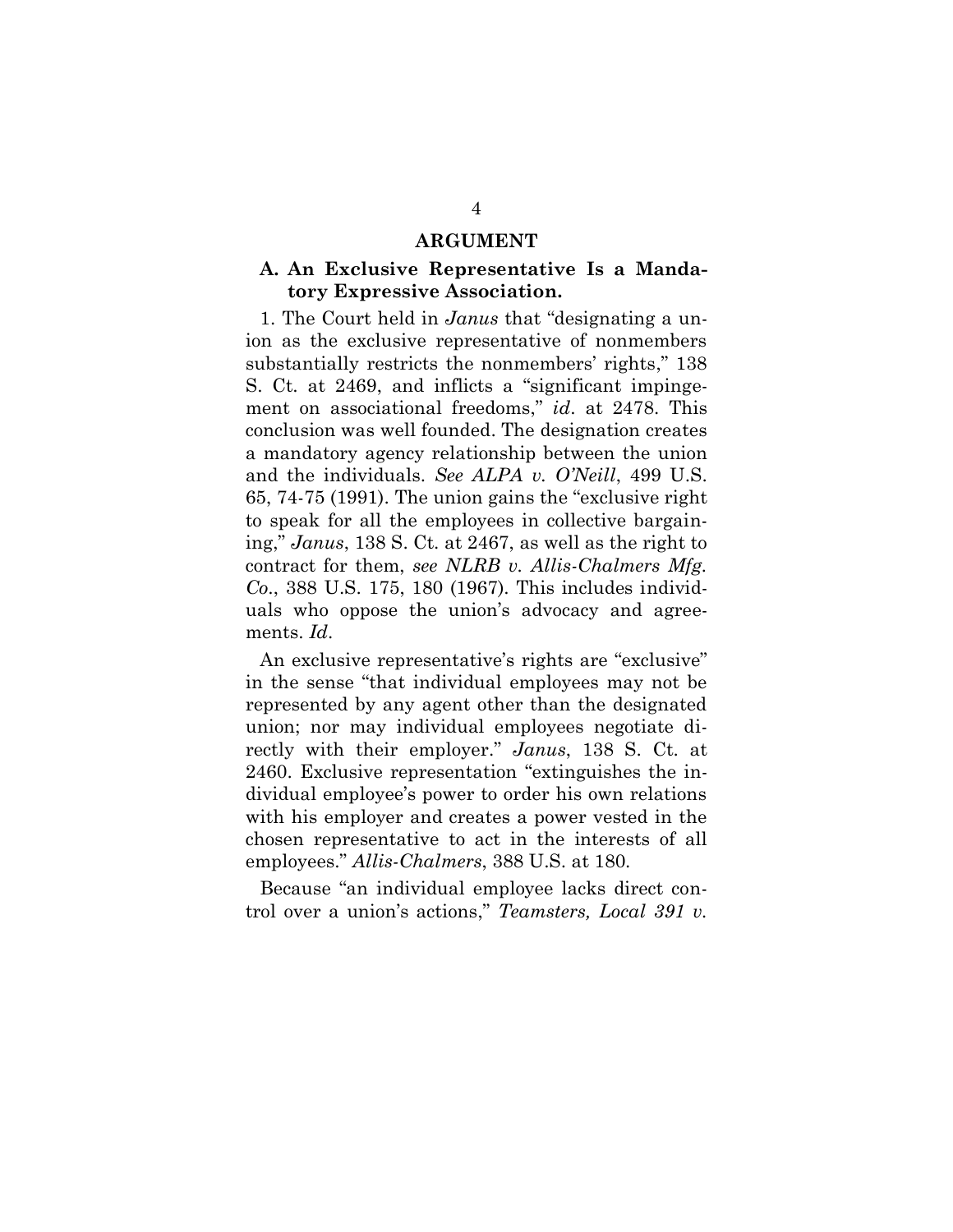*Terry*, 494 U.S. 558, 567 (1990), exclusive representatives can engage in advocacy that represented individuals oppose. *See Knox*, 567 U.S. at 310. They also can enter into binding contracts that harm their principals' interests. *See Ford Motor Co. v. Huffman,*  345 U.S. 330, 338, 349-40 (1953). For example, an exclusive representative can waive unconsenting individuals' rights to bring discrimination claims in court. *14 Penn Plaza LLC v. Pyett,* 556 U.S. 247, 271 (2009). A represented individual "may disagree with many of the union decisions but is bound by them." *Allis-Chalmers*, 388 U.S. at 180.

Given an exclusive representative's authority to speak and contract for unconsenting individuals, the Court has long recognized that this mandatory association restricts individual liberties. *See Vaca v. Sipes*, U.S. 171, 182 (1967) (exclusive representation results in a "corresponding reduction in the individual rights of the employees so represented"); *Am. Commc'ns Ass'n v. Douds*, 339 U.S. 382, 401 (1950) (under exclusive representation, "individual employees are required by law to sacrifice rights which, in some cases, are valuable to them"); *14 Penn Plaza,* 556 U.S. at 271 (exclusive representatives can waive individuals' legal rights because "[i]t was Congress' verdict that the benefits of organized labor outweigh the sacrifice of individual liberty that this system necessarily demands.").

The Eleventh Circuit reached the same conclusion in *Mulhall v. Unite Here Local 355*, holding that an employee had "a cognizable associational interest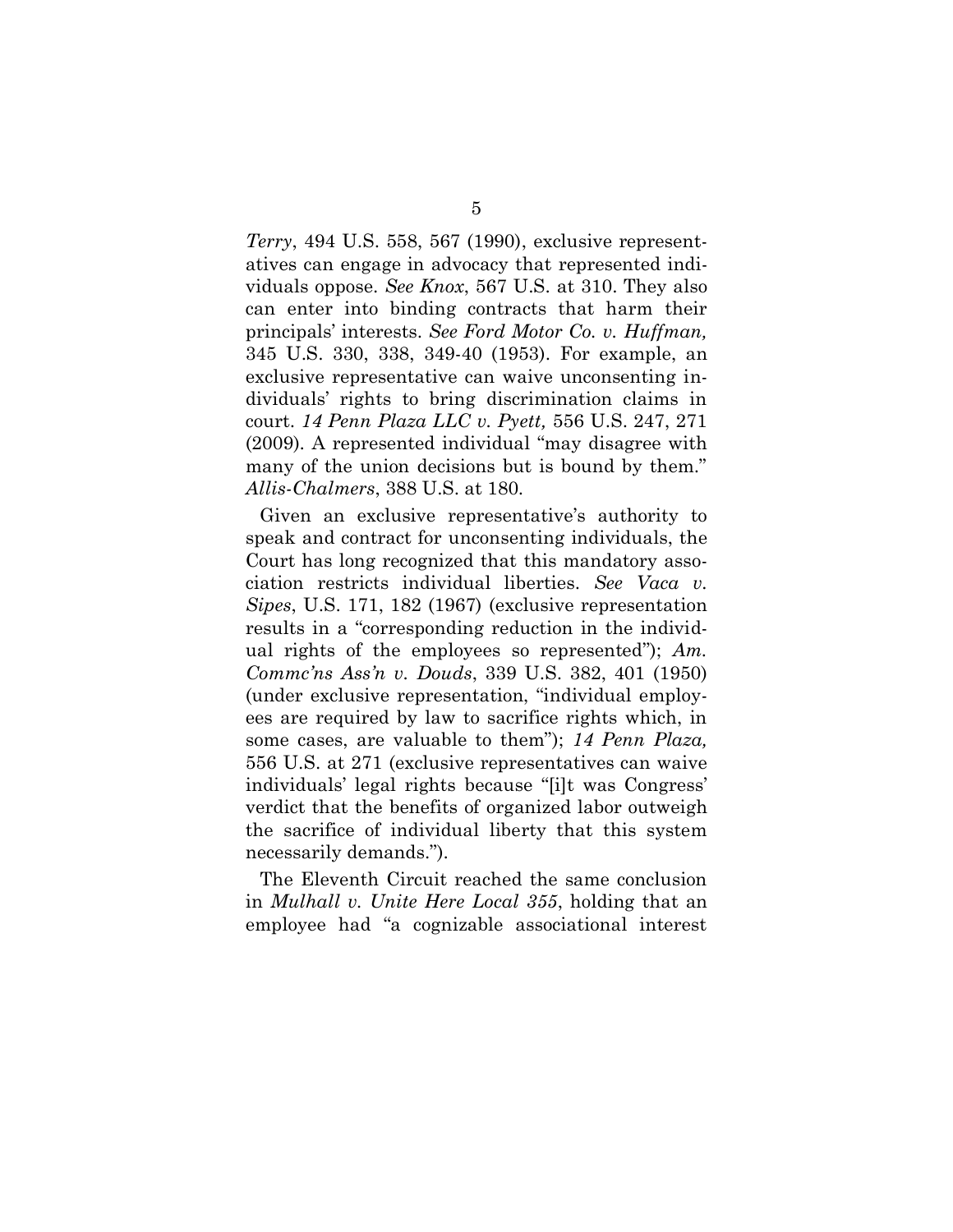under the First Amendment" in whether he is subjected to a union's exclusive representation. 618 F.3d 1279, 1286-87 (11th Cir. 2010). That court recognized that the union's "status as his exclusive representative plainly affects his associational rights" because the employee would be "thrust unwillingly into an agency relationship" with a union that may pursue policies with which he disagrees. *Id*. at 1287.

2. Exclusive representation is thus subject to heightened First Amendment scrutiny, because it inflicts a "significant impingement on associational freedoms," *Janus*, 138 S. Ct. at 2478. The Court has long required that impingements on the "right to associate for expressive purposes" be justified by "compelling state interests, unrelated to the suppression of ideas, that cannot be achieved through means significantly less restrictive of associational freedoms." *Roberts v. U.S. Jaycees,* 468 U.S. 609, 623 (1984) (citing earlier cases); *see,* e.g., *Boy Scouts of Am. v. Dale,*  530 U.S. 640, 658-59 (2000); *Rutan v. Republican Party,* 497 U.S. 62, 74 (1990).

The lower courts' conclusions that exclusive representation is subject only to rational basis review cannot be reconciled with *Janus*, those other precedents, or with the extraordinary authority these mandatory agents possess. *Knight* does not support a contrary conclusion for the reasons stated in the Petition at 10-13. Indeed, it is inconceivable that this Court, when deciding in 1984 the narrow question of whether a college can exclude faculty members from union "meet and confer" sessions, intended to rule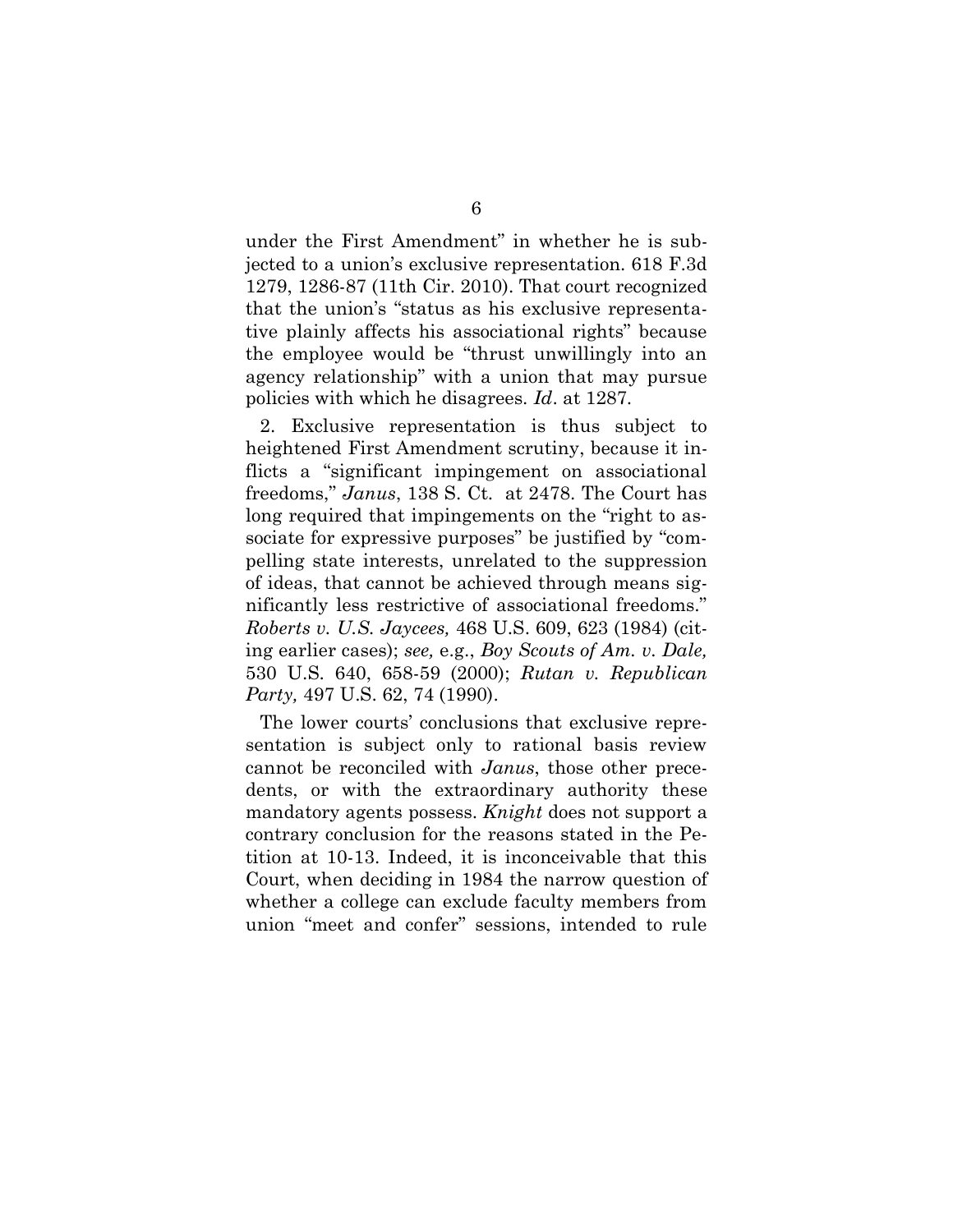that the First Amendment is no barrier whatsoever to states forcing individuals to accept a representative for speaking and contracting with the state.

Yet, that is how broadly the First, Seventh, and Eighth Circuits have interpreted *Knight*. *See D'Agostino,* 812 F.3d at 243-44; *Hill,* 850 F.3d at 864; *Bierman*, 900 F.3d at 574. That interpretation has significant implications not only for unionized public employees, but for other citizens as well.

### **B. The Government Will Have Free Rein to Appoint Mandatory Agents to Speak for Citizens If Exclusive Representation Is Subject Only to Rational Basis Review.**

1. The implications of the lower courts' decisions here and in *Bierman*, *Hill*, and *D'Agostino* are staggering. These decisions permit the government to appoint, for any rational basis, an exclusive representative to speak and contract for professions, industries, or other discrete groups of citizens in their relations with the government.

The Seventh and Eight Circuits held, respectively, that Illinois and Minnesota were constitutionally free to extend exclusive representation beyond their employees to certain Medicaid providers. *See Hill,*  850 F.3d at 864; *Bierman*, 900 F.3d at 574. Those providers are employed not by states, but by persons with disabilities or their guardians to assist with activities of daily living. *See,* e.g., *Harris*, 134 S. Ct. at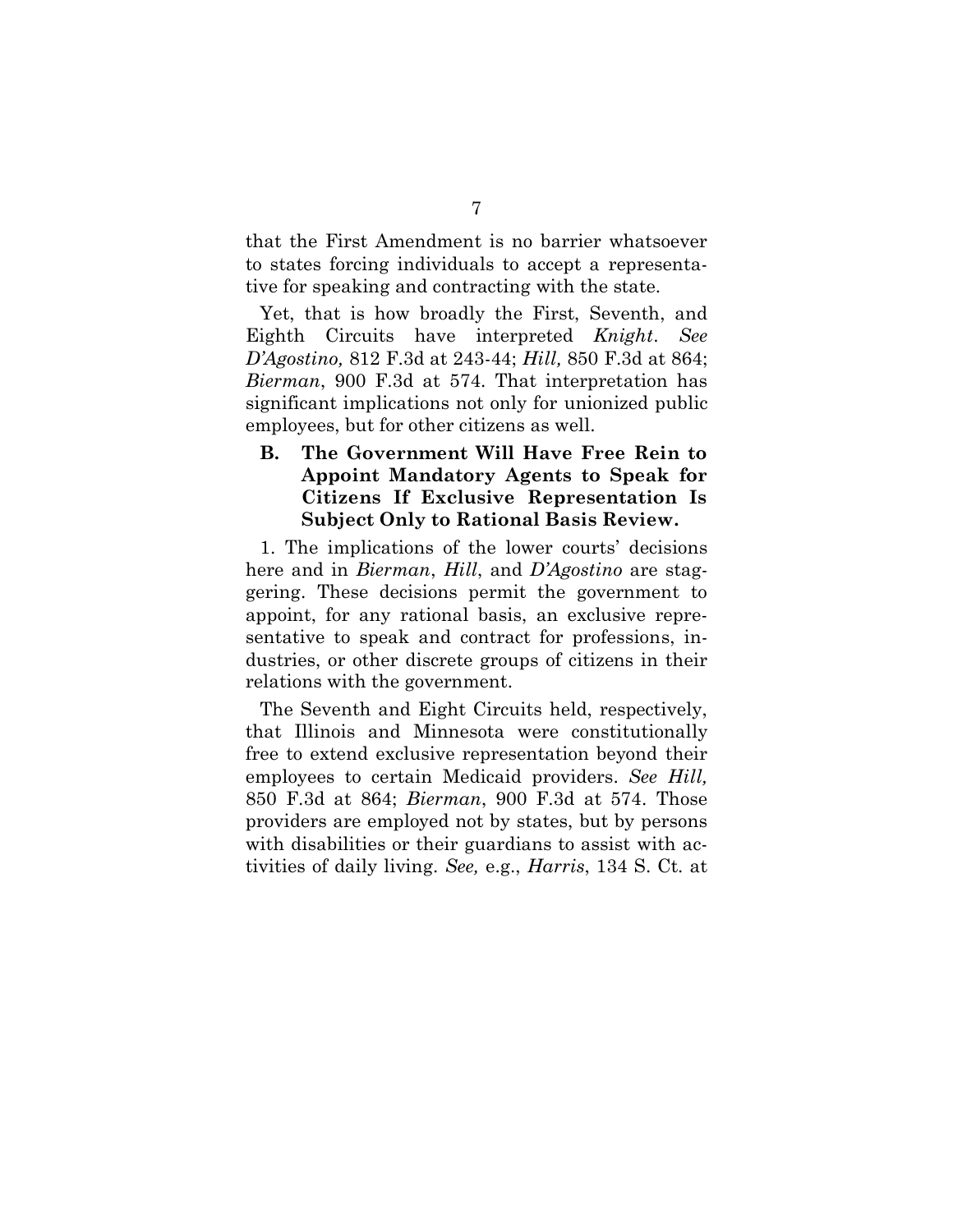2623-25 (discussing Illinois' program). <sup>3</sup> Many of those personal care providers are the beneficiary's parent, sibling, or other family member. *See id*. at 2624-25. For example, in California's In-Home Supportive Services Program, which is among the nation's largest, 47% of personal care providers are family members and 25% are friends or neighbors. 4

Even though those caregivers are not public employees—they merely receive Medicaid payments for their services—fifteen (15) states have imposed exclusive representatives on them. *See* Maxford Nelsen, *Getting Organized at Home: Why Allowing States to Siphon Medicaid Funds to Unions Harms Caregivers and Compromises Program Integrity* (Freedom Found. 2018) (https://www.freedom foundation.com/labor/getting-organized-at-home/).<sup>5</sup>

<sup>3</sup> *See generally* Robert Wood Johnson Found., *Developing and Implementing Self-Direction Programs and Policies: A Handbook* 1-5 to 1-10 (May 4, 2010) (https://www.bc.edu/content/dam/ files/schools/gssw\_sites/nrcpds/cc-full.pdf); Dept. of Health & Human Servs. *Understanding Medicaid Home & Comty. Servs.: A Primer*, 177-80 (2010) (https://aspe.hhs.gov/system/files/pdf/ 76201/primer10.pdf);

<sup>4</sup> Pamela Doty et al., *In-Home Support Services for the Elderly & Disabled: A Comparison of Client-Directed and Professional Management Models of Service Delivery* 20, 48 Tbl. 5 (U.S. Dep't of Health & Human Servs. 1999) (http://aspe.hhs.gov/daltcp/ reports/1999/ihss.pdf).

<sup>5</sup> *See* Cal. Welf. & Inst. Code § 12301.6(c)(1) (West, Westlaw through Ch. 106 of 2018 Reg. Sess.); Conn. Gen. Stat. § 17b-706b (West, Westlaw through 2018 Feb. Reg. Sess.); 5 Ill. Comp.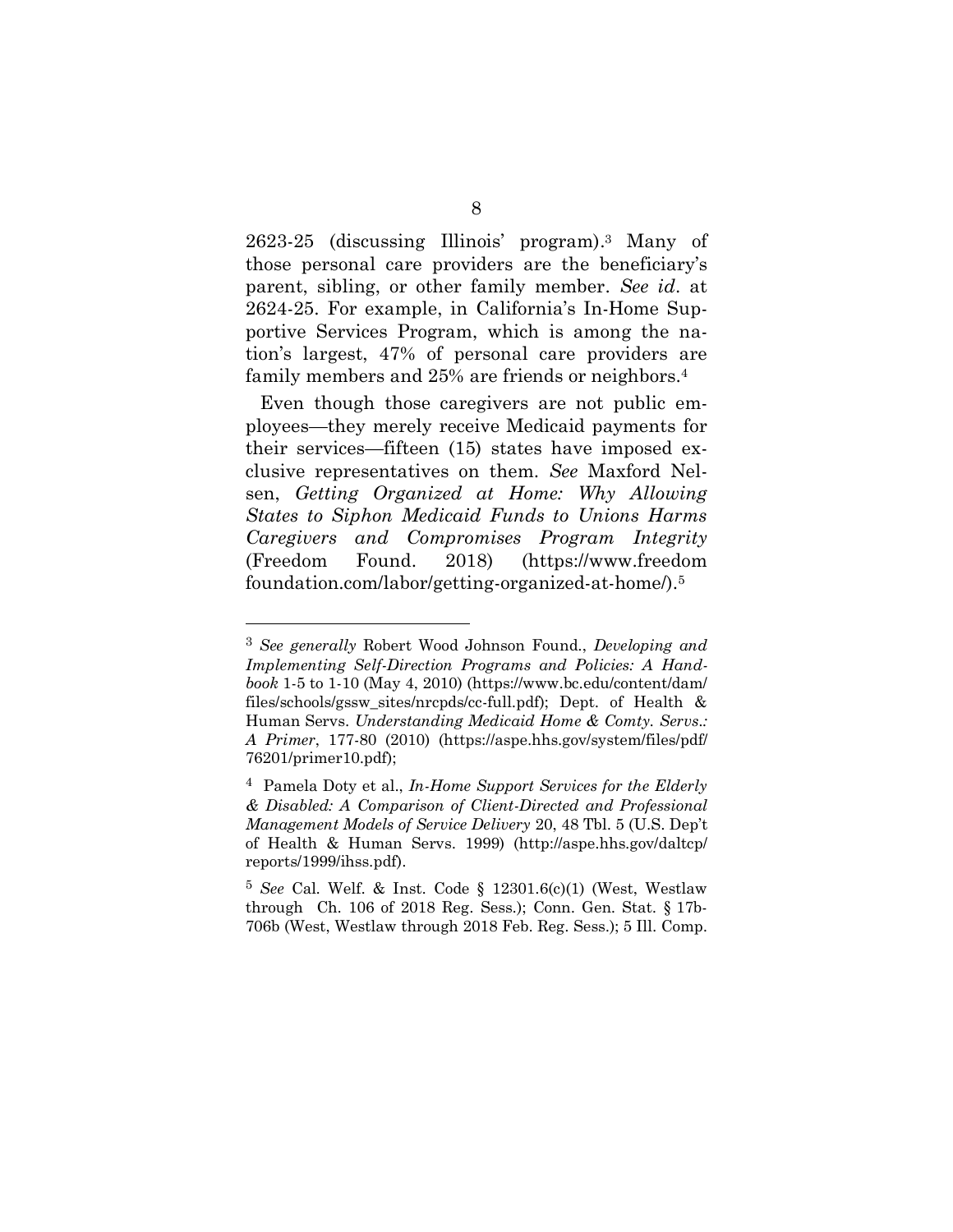Three states, New Jersey, Oregon, and Washington, have also compelled proprietors of adult foster homes—which provide care to the disabled and elderly in residential settings<sup>6—to</sup> accept exclusive representatives to bargain with those states over Medicaid reimbursement rates for their services. *See* Or. Rev*.* Stat. § 443.733; Wash. Rev*.* Code § 41.56.029; N.J. Exec. Order No. 97 (Mar. 5, 2008).

The First and Seventh Circuits, and the Second Circuit in an unpublished order, similarly held the First Amendment to be no impediment to states designating exclusive representatives for home-based

Stat. 315/3(n) (2016) (West, Westlaw through 2018 Reg. Sess.); Md. Code Ann., Health-Gen. § 15-901 (West, Westlaw through 2018 Reg. Sess.); Mass. Gen. Laws ch. 118E, § 73 (West, Westlaw through Ch. 315 of 2018 2d); Minn. Stat. § 179A.54 (West, Westlaw through 2018 Reg. Sess.); Mo. Rev. Stat. § 208.862(3) (West, Westlaw through 2018 2d Reg. Sess.); Or. Rev. Stat. § 410.612 (West, Westlaw through 2018 Reg. Sess.); Vt. Stat. Ann. tit. 21, § 1640(c) (West, Westlaw through Law 2017-18 Sess.); Wash. Rev. Code § 74.39A.270 (West, Westlaw through Ch. 129 of 2018 Reg. Sess.); Ohio H.B. 1, § 741.01-06 (July 17, 2009) (expired); Exec. Budget Act, 2009 Wis. Act 28, § 2241 (repealed 2011); Pa. Exec. Order No. 2015-05 (Feb. 27, 2015); Interlocal Agreement between Mich. Dep't of Cmty. Servs. & Tri-Cty. Aging Consortium (June 10, 2004) (expired).

<sup>6</sup> *See* Janet O'Keeffe et al*.*, U.S. Dep't of Health & Human Servs., *Using Medicaid to Cover Services for Elderly Persons in Residential Care Settings* (Dec. 2003) (https://aspe.hhs.gov/ report/using-medicaid-cover-services-elderly-persons-residential -care-settings-state-policy-maker-and-stakeholder-views-sixstates).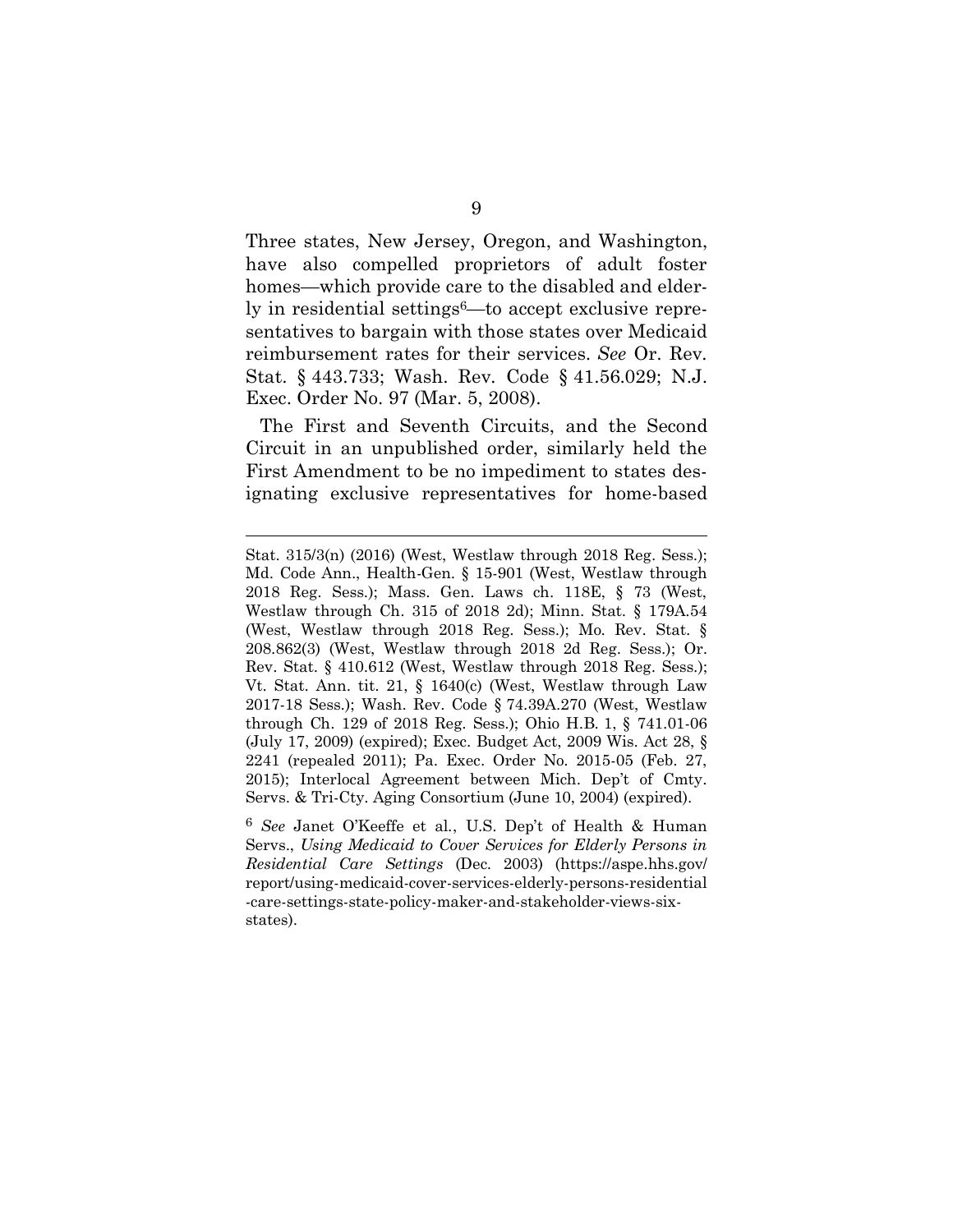childcare providers. *See Hill*, 850 F.3d at 864; *D'Agostino*, 812 F.3d at 243-44; *Jarvis,* 660 F. App'x at 72-73 (per curiam).

Most states operate programs that subsidize the childcare expenses of low-income families pursuant to the federal Child Care and Development Fund Act, 42 U.S.C. § 9857 et seq. <sup>7</sup> Families enrolled in these programs can generally use their subsidy to pay the childcare provider of their choice, including: (1) home-based "family child care" businesses; and (2) "relative care providers" who, as the name implies, are family members who care for related children in their own homes. *See* 45 C.F.R. § 98.2 (defining "eligible child care provider" and "family child care provider").

Beginning in 2005, states began imposing exclusive representatives on these childcare providers for petitioning the states over their childcare regulations and/or their subsidy rates for indigent children. To date, eighteen (18) states have authorized mandatory representation for home-based childcare providers, though several of these laws or executive orders have expired or were later rescinded. 8

<sup>7</sup> *See* U.S. Gov't Accountability Office, GAO-04-786, *Child Care: State Efforts to Enforce Safety & Health Requirements* 4-6 (2004).

<sup>8</sup> Conn. Gen. Stat. § 17b-705 (West, Westlaw through 2018 Feb. Reg. Sess.); 5 Ill. Comp. Stat. 315/3(n); Mass. Gen. Laws ch. 15D, § 17 (West, Westlaw through Ch. 9 of 2017 1st Annual Sess.); Me. Rev. Stat. Ann. tit. 22, § 8308(2)(C) (repealed 2011);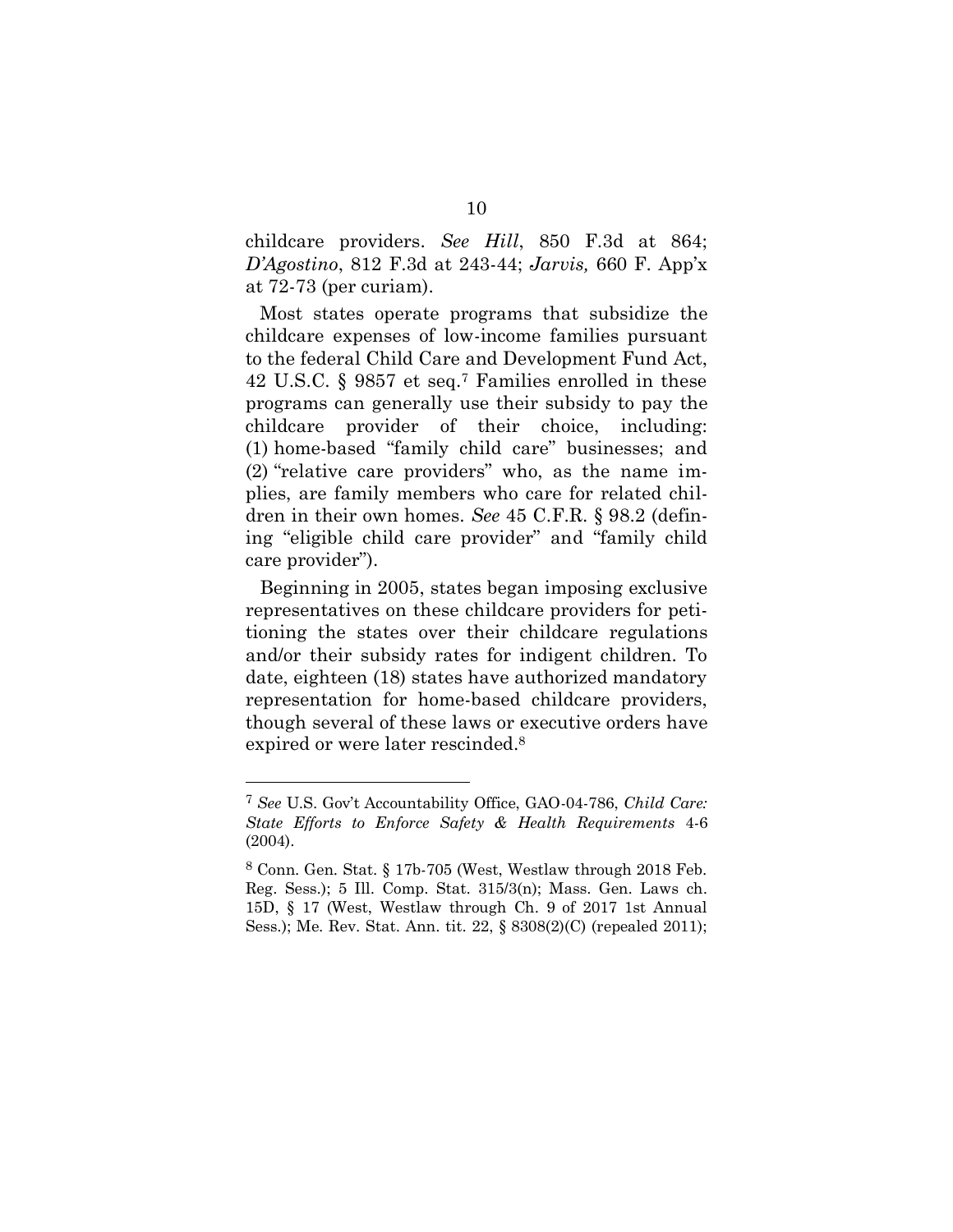These home-based childcare providers are not government employees. In fact, family childcare providers are not employees at all, but rather are proprietors of small daycare businesses who sometimes employ their own employees. *See,* e.g., *Parrish v. Dayton*, 761 F.3d 873 (8th Cir. 2014). A family child care providers' only connection to the state, besides being regulated by it, is that one or more of their customers may partially pay for their daycare services with public aid-monies.

2. These schemes targeting personal care and childcare providers alone affect hundreds of thousands of individuals. *See* Nelsen, *supra* at 8 (estimating that 358,037 personal care providers were subject to union dues exactions in 2017). But these schemes will be only the beginning if government officials are allowed to appoint exclusive representatives to speak

 $\overline{a}$ 

Md. Code Ann., Educ. § 9.5-705 (West, Westlaw through 2018 Reg. Sess.); Minn. Stat. § 179A.52 (expired); N.M. Stat. Ann. § 50-4-33 (West, Westlaw through 2d Reg. Sess. 53rd Legis.); N.Y. Lab. Law § 695-a et seq. (West, Westlaw through L.2018, ch. 356); Or. Rev. Stat. § 329A.430 (West, Westlaw through 2018 Reg. Sess.); R.I. Gen. Laws § 40-6.6-1 et seq. (West, Westlaw through Ch. 353 of Jan. 2018 Sess.); Wash. Rev. Code § 41.56.028 (West, Westlaw through Ch. 129 of 2018 Reg. Sess.); Ohio H.B. 1, § 741.01-.06 (July 17, 2009) (expired); Exec. Budget Act, 2009 Wis. Act 28, § 2216j (repealed 2011); Iowa Exec. Order No. 45 (Jan. 16, 2006) (rescinded); Kan. Exec. Order No. 07-21 (July 18, 2007) (rescinded); N.J. Exec. Order No. 23 (Aug. 2, 2006); Pa. Exec. Order No. 2007-06 (June 14, 2007) (rescinded); Interlocal Agreement Between Mich. Dep't of Human Servs. & Mott Cmty. Coll. (July 27, 2006) (rescinded).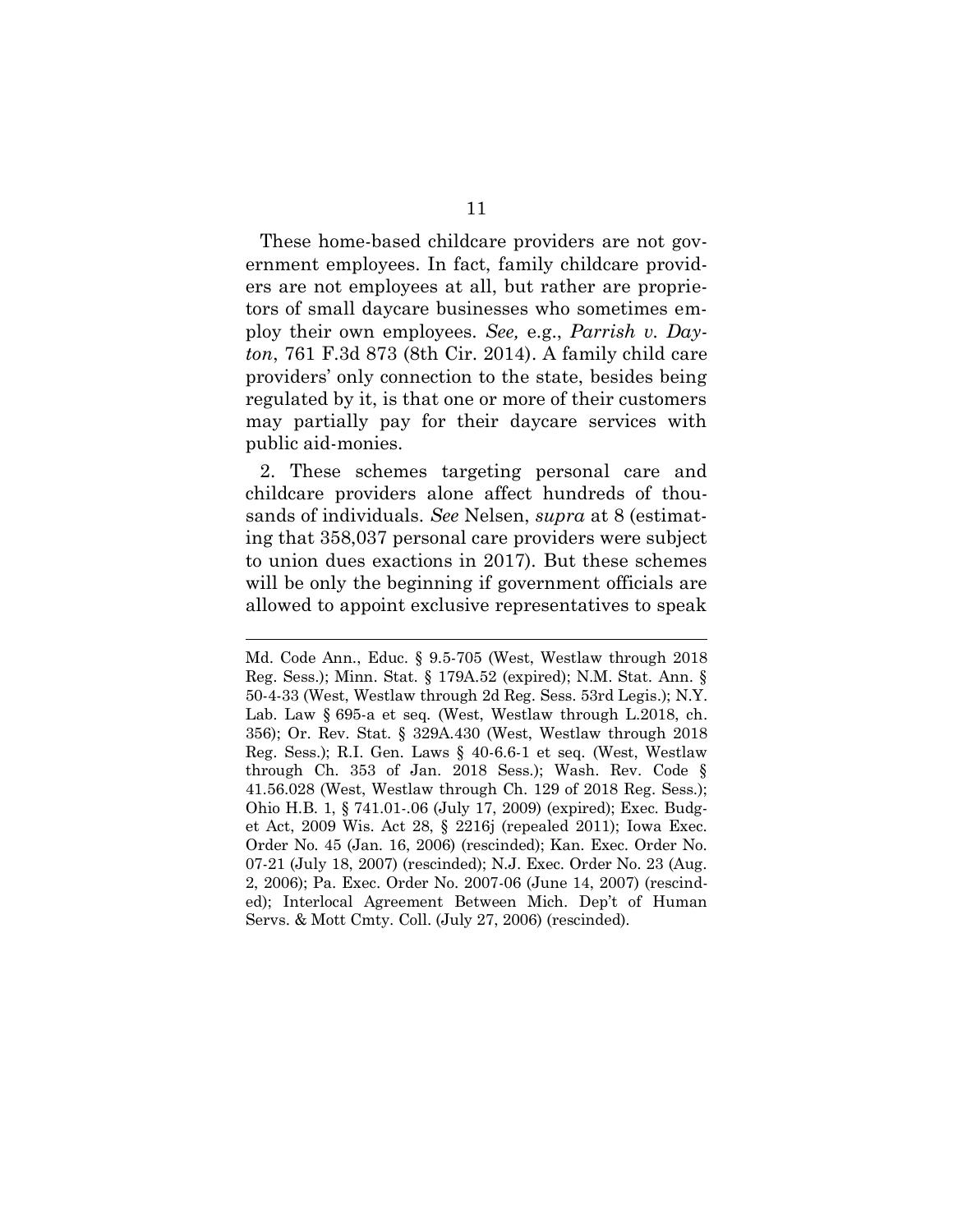for individuals on any rational basis. Under that low level of scrutiny, government officials could politically collectivize any profession or industry under the aegis of a state-favored interest group.

Simply consider persons or entities similar to personal care or childcare providers. If the government can constitutionally appoint an exclusive representative to speak for personal care providers who receive Medicaid payments for their services, then the government can do the same to other medical professions (doctors or nurses) or industries (hospitals or insurers) that receive Medicaid and Medicare payments. And if the government can appoint a mandatory agent to represent home-based childcare businesses in their relations with state regulators, then the government can do the same to other types of businesses that receive public monies. That includes, for example, government contractors or landlords who accept Section 8 housing vouchers.

Worse, nothing in the lower courts' opinions limit the reach of exclusive representation to only those who accept government monies. The New York law upheld in *Jarvis* imposed an exclusive representative on family childcare providers who did *not* accept public monies. N.Y. Lab. Law § 695-c(2-3). The law broadly empowered this representative to bargain with state regulators over "the stability, funding and operation of child care programs, expansion of quality child care, improvement of working conditions, salaries and benefits and payment for child care providers." *Id*. at § 695-f(1). New York, in effect, ap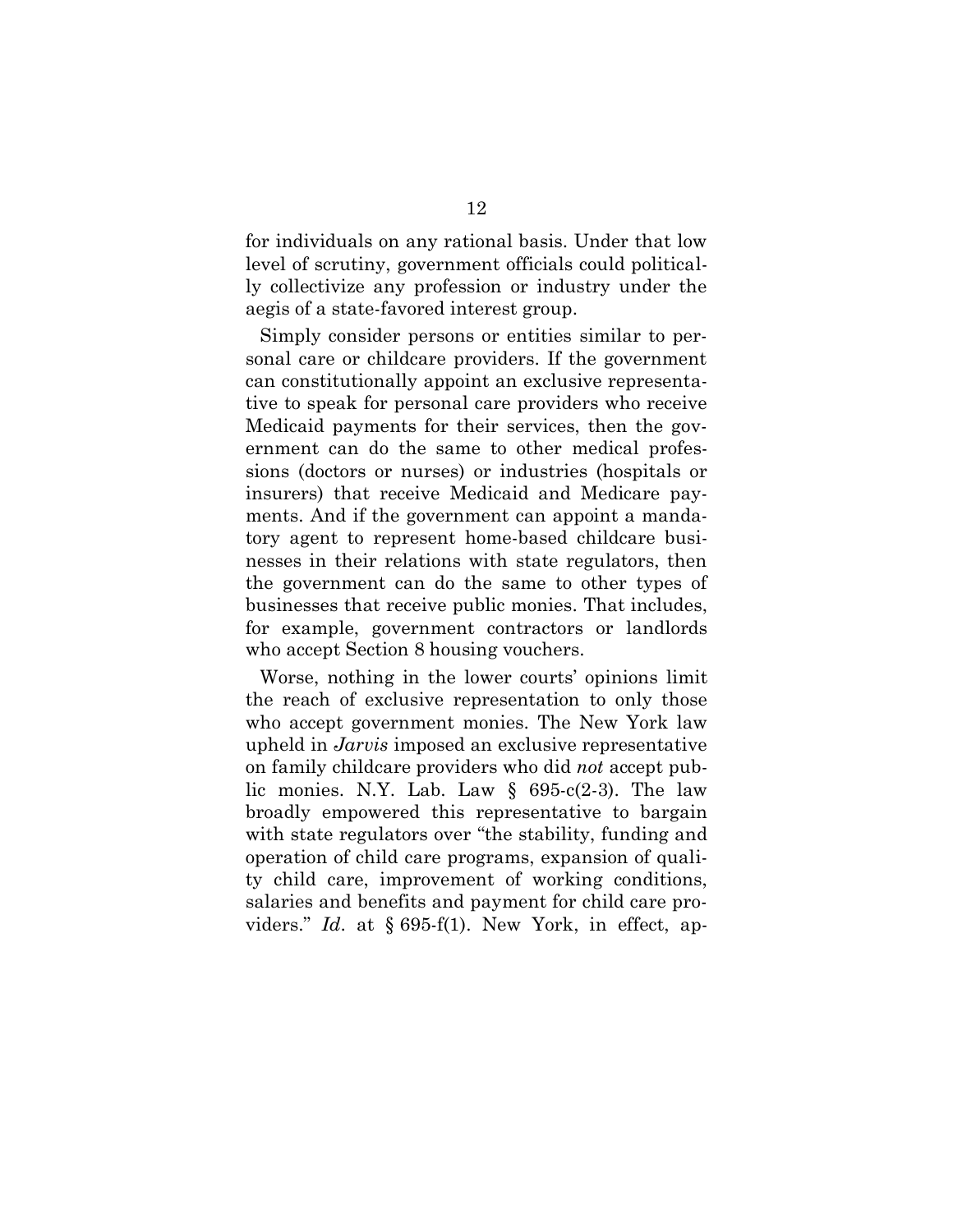pointed a mandatory lobbyist to represent an entire profession.

#### **C. Exclusive Representation Must Be Subject to Heightened First Amendment Scrutiny, Not Rational Basis Review.**

The Court should disabuse the lower courts of the notion that the government enjoys broad discretion to designate exclusive representatives for its citizens. If the First Amendment prohibits anything, it prohibits the government from dictating who speaks for citizens in their relations with the government. This form of compelled speech and association not only infringes on individual liberties, but distorts the political process the First Amendment protects.

"The First Amendment protects [individuals'] right not only to advocate their cause but also to select what they believe to be the most effective means for so doing." *Meyer v. Grant*, 486 U.S. 414, 424 (1988). Consequently, a citizen's right to choose which organization, if any, petitions the government for him or her is a fundamental liberty protected by the First Amendment. *See Citizens Against Rent Control v. City of Berkeley*, 454 U.S. 290, 294-95 (1981).

The government tramples on this liberty when it chooses which organization shall be an individual's advocate in dealing with the government. "[T]he government, even with the purest of motives, may not substitute its judgment as to how best to speak for that of speakers . . . ; free and robust debate cannot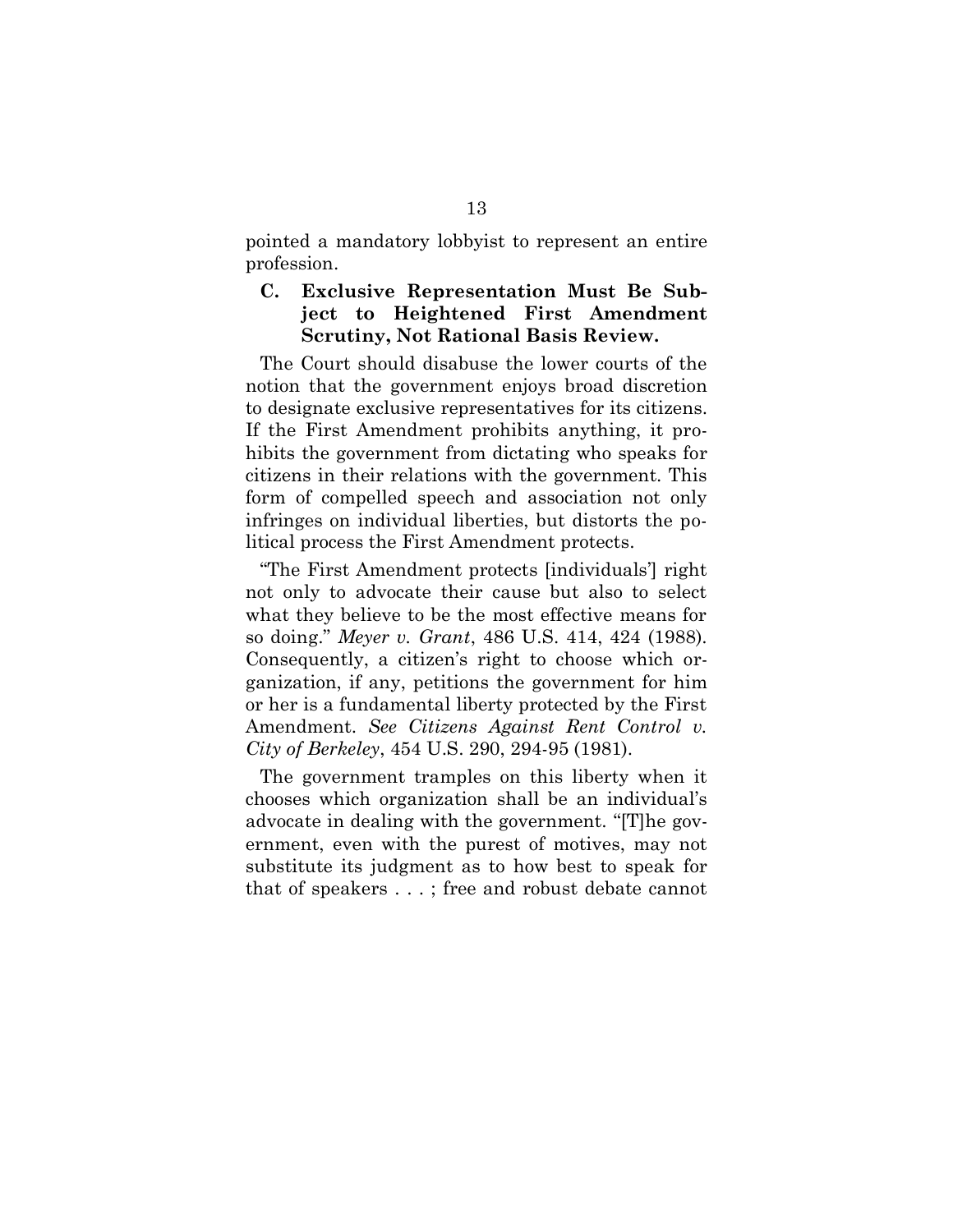#### thrive if directed by the government." *Riley v. Nat'l Fed'n of the Blind,* 487 U.S. 781, 790-91 (1988).

Allowing the government to create artificially powerful interest groups will skew the "marketplace for the clash of different views and conflicting ideas" that the "Court has long viewed the First Amendment as protecting." *Citizens Against Rent Control*, 454 U.S. at 295. Exclusive representatives are government imposed "factions": similarly-situated individuals forced together into an association to pursue self-interested policy objectives. The problems caused by voluntary factions have been recognized since the nation's founding. *See The Federalist No. 10* (J. Madison). Far worse will be the problems caused by mandatory factions into which citizens are conscripted, and that have special privileges in dealing with the government that no others enjoy. "To permit one side of a debatable public question to have a monopoly in expressing its views to the government is the antithesis of constitutional guarantees." *City of Madison, Joint Sch. Dist. v. Wis. Emp't Relations Comm'n*, 429 U.S. 167, 175-76 (1976).

The Court cannot "sanction a device where men and women in almost any profession or calling can be at least partially regimented behind causes which they oppose.'" *Harris*, 134 S. Ct. at 2629 (quoting *Lathrop v. Donohue*, 367 U.S. 820, 884 (1961) (Douglas, J., dissenting)). The lower courts have approved such a device by holding that states can compel individuals to accept an exclusive representative on any rational basis. It is imperative that the Court correct